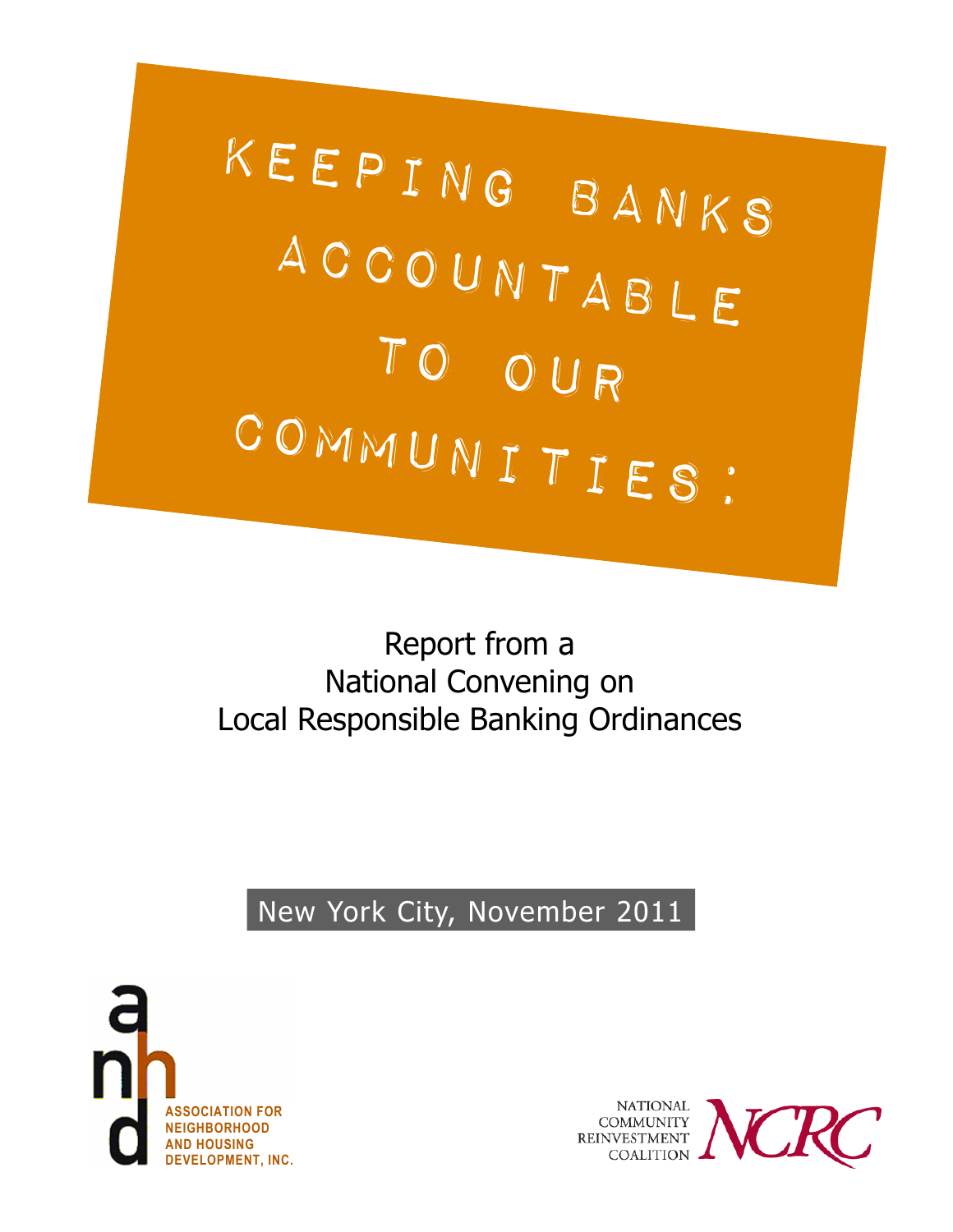# table of contents

**4** Introduction

#### **5 Part I**

Local Responsible Banking Ordinances: A New Tool

 Responsible Banking Ordinance: Who Has It Who is Seeking It Why RBAs Make Sense for Cities

- **9** I Reinvestment Plan
- 11 **II** Reporting
- 19 **III** Evaluation
- **23** IV Opportunities to Engage the Community
- **24** Other Considerations When Drafting Legislation

#### **25 Part II**

Building a Campaign

 Why an Ordinance? What are the Goals of an Ordinance? How Should Campaigns be Structured? How to Message?

#### **30 Part III**

Measuring the Impact of a Local Responsible Banking Ordinance

**31** Conclusion

ANHD is a membership organization comprising 98 nonprofit neighborhood housing groups. We provide training, technical assistance and advocacy for and on behalf of our members and other nonprofit housing organizations. Our goal is to expand and preserve affordable housing opportunities for low- and moderate-income New Yorkers.

> ANHD 50 Broad Street Suite 1125 New York, NY 10004 Phone: 212.747.1117 | Fax: 212.747.1114

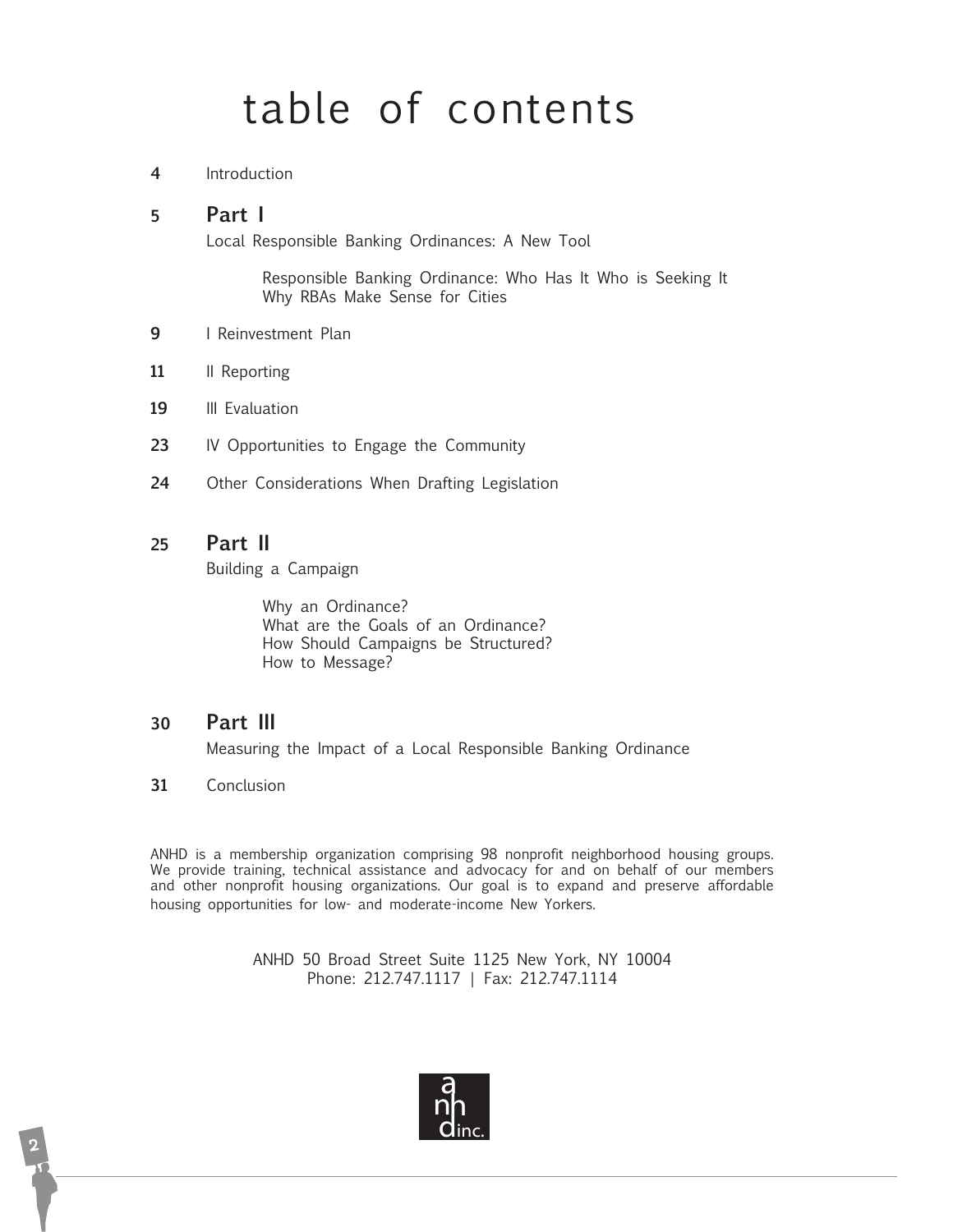### **INTRODUCTION**

Since its passage in 1977, the Community Reinvestment Act (CRA) has been a powerful tool used by communities to monitor banks by ensuring that they focus not just on taking deposits, but on reinvesting those dollars as well. As banks have consolidated and grown into super-regional or even national in size, many have become less focused on serving individual markets. This shift has led to a quantitative decrease and qualitative deterioration in their reinvestment activities.

Furthermore, the regulatory apparatus has not responded adequately and has become less able to ensure that banks remain responsive to local credit needs. This reality has provided local policy makers and advocates with little input into, or influence on, bank performance in our communities. This has been the case especially regarding issues related to the economic crisis such as predatory lending, foreclosure prevention and post-foreclosure policies, over-leveraged multi-family residential buildings, and branch closings in low-income neighborhoods, among others.

*It is our hope that this report serves as a guidebook for cities pursuing passage of a local responsible banking ordinance or looking to strengthen an existing law.*

These trends are troubling to many in the community development industry given that the CRA, by its nature, was designed to encourage banks to help meet the local credit needs of low- and moderate-income borrowers and communities. Communities and large cities alike have felt these changes acutely. New York City, despite being home to many of the nation's banks, has not been immune. As ANHD's "State of Bank Reinvestment in NYC: 2011" report details, there was a 38% reduction in dollars reinvested in the city by 20 large banks despite an 8.6% increase in city deposits over a two year period.

The diminishing effectiveness of the current CRA-enforcement structure and unlikelihood that serious reform and expansion will happen at the federal level in the immediate- to intermediate-term means that cities must think about local approaches. Fortunately, local legislatures have the authority to address this problem by passing "Responsible Banking" ordinances. In fact, Cleveland and Philadelphia enacted ordinances years ago and several cities including New York, Los Angeles, Pittsburgh and Seattle have recently followed in their footsteps.

In fall 2011, ANHD and the National Community Reinvestment Coalition (NCRC) co-hosted a national convening at New York University to learn from those cities that had already enacted ordinances and discuss strategies for building grassroots support for similar strategies in cities across the country. Elected officials, advocates, and community members from twelve cities including Boston, Chicago, Cleveland, Kansas City, Los Angeles, Minneapolis, New York, Philadelphia, Pittsburgh, San Diego, St. Louis, and Washington D.C. participated in the day-long meeting. We were especially honored to be joined by Council Member Richard Alarcon (Los Angeles), Councilor Felix Arroyo (Boston), Council Member Wilson Goode Jr. (Philadelphia), Council Speaker Christine Quinn (New York) and New York City Council Members Brad Lander, Domenic M. Recchia, and Al Vann.

This report summarizes not only the content of the convening, but the best practices and lessons learned by all of these cities related to structuring legislation (Part I), developing a campaign (Part II), and measuring impact (Part III). It is our hope that this report is instructive and serves as a guidebook for all cities pursuing passage of a local responsible banking ordinance or looking to strengthen and expand an existing law.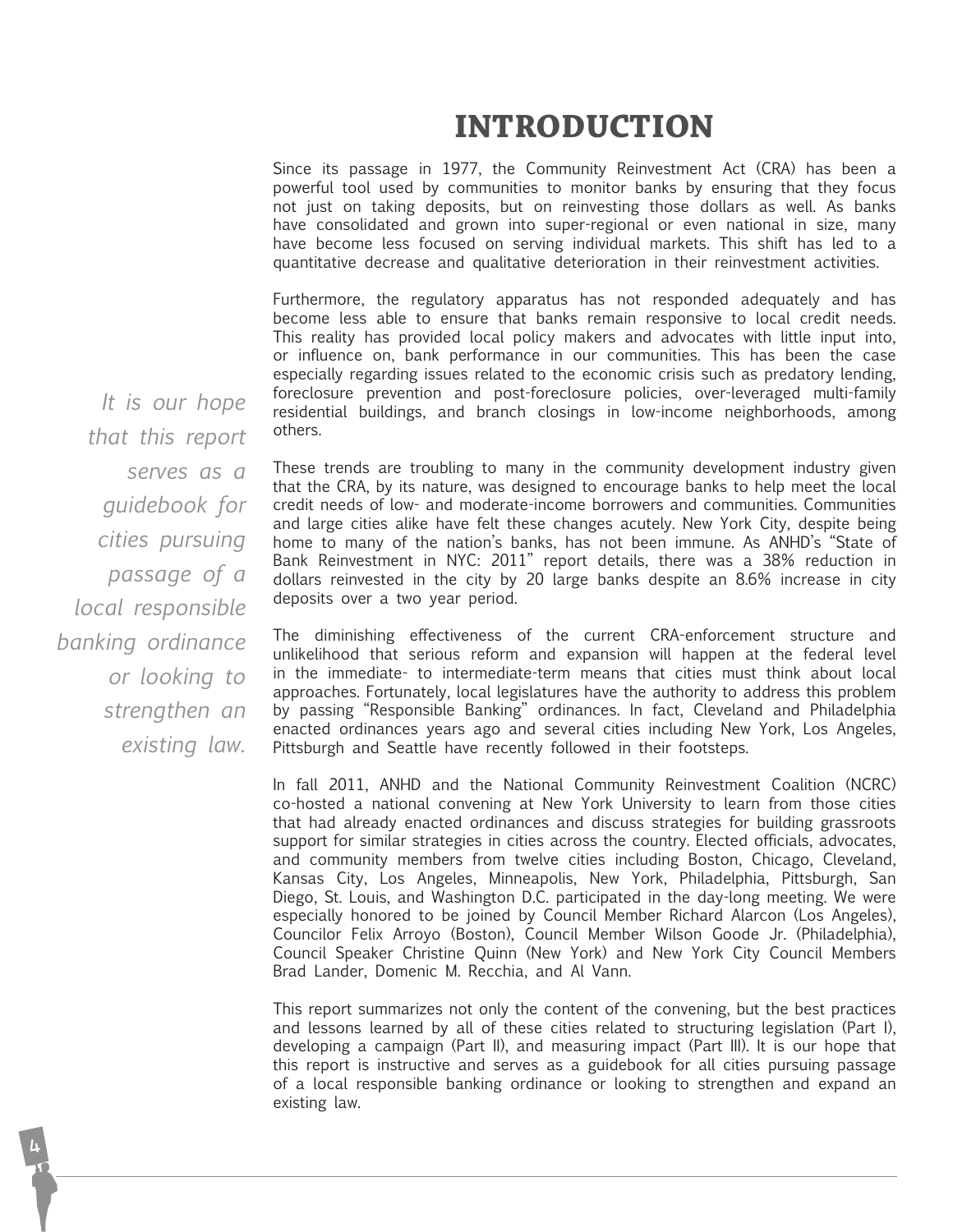## **PART I: Local Responsible Banking Ordinances - A New Tool**

As communities struggle due to diminishing access to private and public capital, local ordinances have become an appealing tool to reverse these trends. In fact, local responsible banking ordinances are fundamentally about two things: transparency and leveraging the power of municipal resources to ensure banks meet their reinvestment obligations. To realize these dual goals, responsible banking ordinances typically require the city to request that banks seeking to do business with the city or hold city deposits submit annually a local "CRA plan" to be reviewed by the legislature and an executive-level agency, collect information from banks related to their progress toward meeting the goals detailed in that plan, and conduct an evaluation of what banks are doing to meet the credit needs of low- and moderateincome consumers and communities.

With these core elements, ordinances create an effective public oversight mechanism that actively incentivizes banks that are, or seek to become, depositories of the city's funds to engage in practices that are beneficial to all residents and strengthen their community development efforts. Many cities, recognizing that bank performance and community engagement are linked, also seek to create a formal role for the public in evaluating the banks.

Not surprisingly, most banks do not support these local efforts. Bank opposition seems to be targeted principally at local-level ratings and opportunities for public input. It is not surprising since these pieces are the ones that deal with accountability and present reputational risks. Although it is discouraging that not all banks embrace these goals and have fought the ordinances vigorously, it should be noted that several banks have voiced support for the goals of these ordinances. On the day the New York City Council passed the city's ordinance, Amalgamated Bank posted this message on its website:

"Amalgamated Bank congratulates the New York City Council for passing the Responsible Banking Act. The Council's action is a bold step to defend the principle that the citizens of New York City should have a say in where their money is kept."1

It is our belief that with time, banks—as they have in Cleveland and Philadelphia will accept these ordinances as moderate in approach and modest in scope, and even beneficial to their bottom line because they will be better able to serve their customers and better positioned to receive millions in cheap, municipal deposits.

#### **>> Responsible Banking Ordinance: Who Has It and Who is Seeking It**

Up until the past year, only two major cities—Cleveland and Philadelphia—had passed a local Responsible Banking Ordinance. Over the past few months, however, legislatures in four other cities—Pittsburgh, Seattle, Los Angeles, and New York voted on and passed a local ordinance. The mayors of Los Angeles, Pittsburgh and Seattle signed the bill into law. In New York, the City Council overrode a mayoral veto but a lawsuit initiated by the banking industry may delay the bill's implementation.

*For those cities interested in passing a local ordinance, NCRC has developed model legislation that may prove a useful guide.* 

1 See: http://amalgamatedbank. wordpress.com/2012/05/17/ amalgamated-bank-congratulatesthe-new-york-city-council-forpassage-of-the-responsible-bankingact/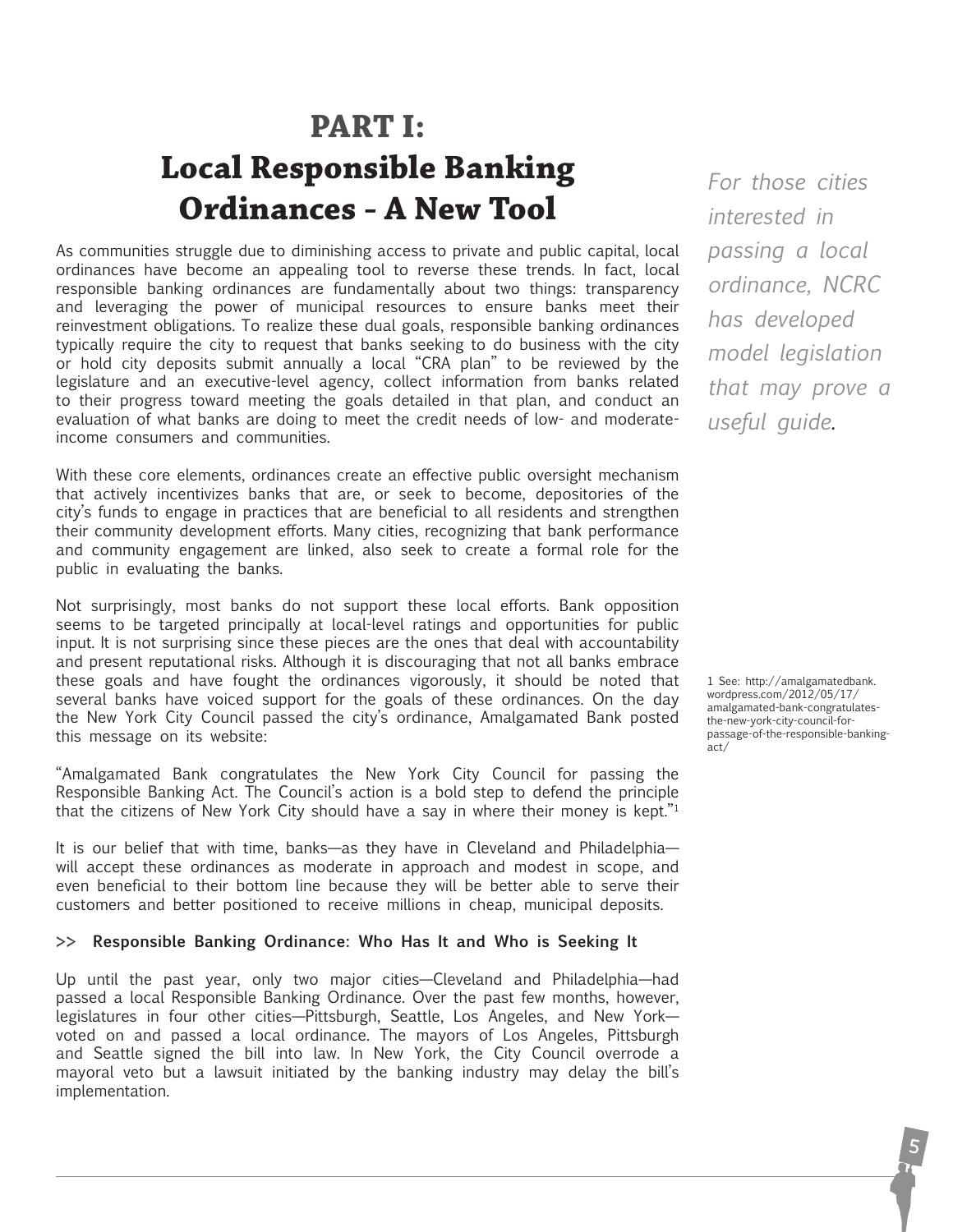2 "National Community Reinvestment Coalition, "How Cities Can Pursue Responsible Banking: Model Local Responsible Banking Ordinance Creates Community Reinvestment Requirements for Depository Institutions," July 2012, Available at www.ncrc.org.'

*New York's ordinance creates a "Community Investment Advisory Board" to conduct a citywide credit needs assessment...*

When reading this report, especially those sections that detail legislative language, it is important to distinguish those cities that have enacted laws and those that have proposed a bill.

For those cities interested in passing a local ordinance, NCRC has developed model legislation that may prove a useful guide when drafting your bill. As a model ordinance, NCRC's bill is the gold standard and includes all of the important components. These include annual data disclosures, a community reinvestment plan, a Reinvestment Review Committee, a prohibition on depositing and investing in institutions practicing predatory lending, an affidavit of intent and a requirement to provide notice of proposed branch closings.2

Again, Cleveland and Philadelphia are long standing examples of cities that have successfully passed local responsible banking legislation. The city of Cleveland—the pioneer in local responsible banking legislation—introduced its bill in 1991. Cleveland utilizes its ordinance to negotiate lending and investment commitments from local institutions that seek to do business with Cleveland.

The city of Philadelphia implemented local responsible banking legislation in 2002. Philadelphia's legislation, similar to Cleveland's, requires banks seeking to become eligible depositories for city funds to provide the city of Philadelphia with an annual statement of Community Reinvestment goals. Unlike the city of Cleveland, which negotiates Community Reinvestment Initiatives (CRI) every four years, Philadelphia requires banks to submit their plans on an annual basis.

Pittsburgh took a more incremental approach and employed several non-legislative levers to hold banks accountable before it pursued a local ordinance. Since 2002, the Pittsburgh Unified School District has had a policy of evaluating institutions that rank above satisfactory in their respective CRA exams and ranking those banks based on small business and mortgage lending in Pittsburgh prior to depositing district funds in those institutions. This has been an informal process for the past 10 years. Looking to institutionalize this effective policy for the entire city, the Pittsburgh Community Reinvestment Group (PCRC) led a legislative campaign that resulted in Mayor Ravenstahl signing the bill into law in April 2012. Pittsburgh's incremental approach may prove promising for those municipalities where legislation may not be possible due to a lack of resources or political support.

Seattle successfully passed its version of a local responsible banking ordinance on December 20, 2011. Seattle's legislation is unique and stands apart from the other five cities both in scope and its origins. Seattle's legislation has a narrower scope than the other ordinances and requires the city to do more analysis on foreclosures, yet falls short of requiring banks to submit data. While Seattle may share our goals of transparency and accountability, the bill does not include any reporting, evaluation or public input requirements. Another distinction of the Seattle ordinance is that, similar to Los Angeles, it is the result of a grassroots organizing campaign aligned with the Occupy movement. When the Seattle City Council passed the local ordinance into law, for example, it included safeguards to protect the first amendment rights by "Occupy Seattle" and others.

New York's ordinance, based on transparency and public input, creates a "Community Investment Advisory Board" which would work with the Department of Finance to conduct a citywide credit needs assessment; collect and publish reinvestment data from banks, including their plans on how they will respond to the needs outlined in the assessment; hold local and citywide public hearings to solicit feedback from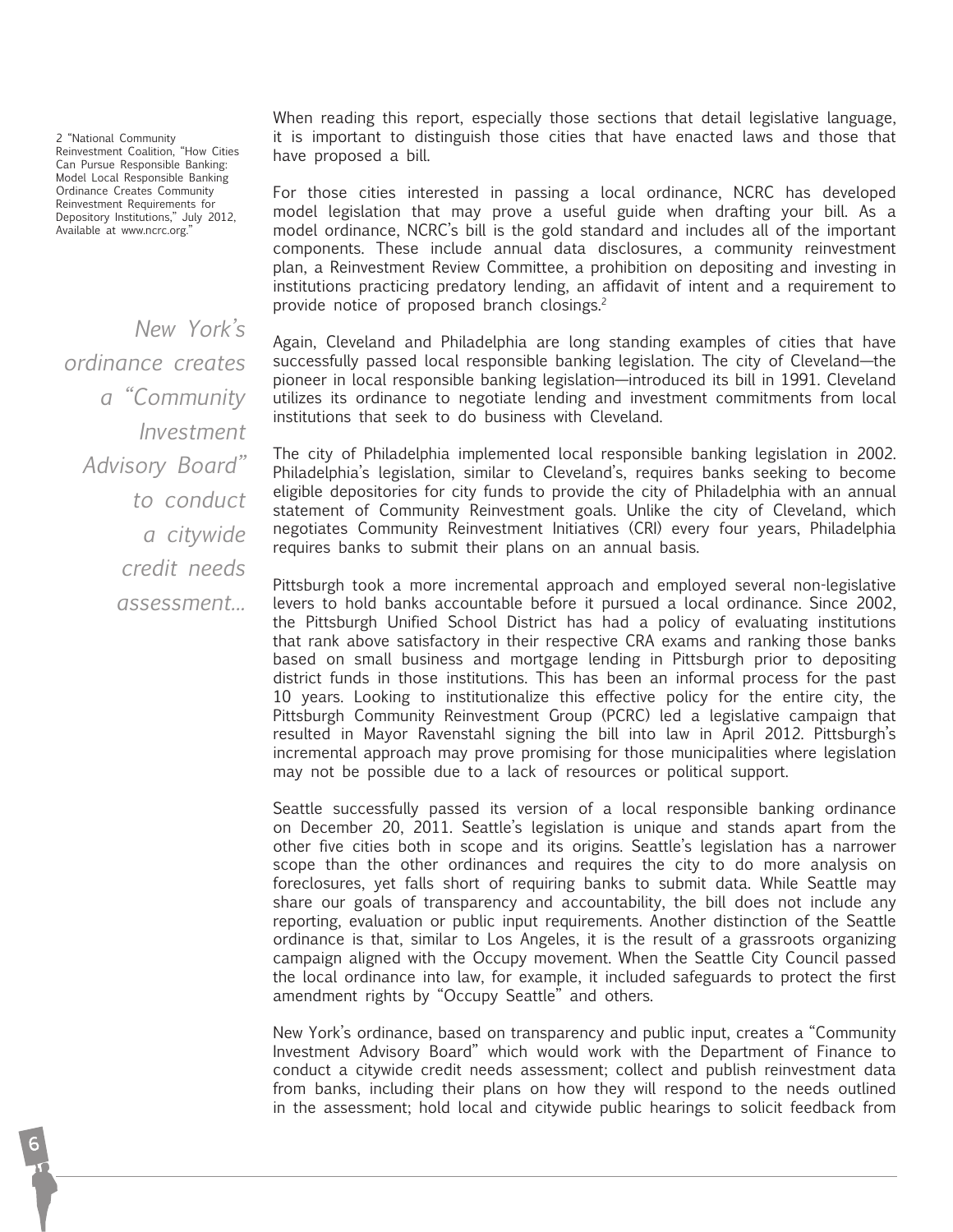the community on bank performance; and write an annual report that evaluates bank performance. The public's central role in the process distinguishes New York from other cities.

Los Angeles' proposed local responsible banking ordinance is similar in structure to Philadelphia's and Cleveland's. Like those two cities, Los Angeles's local ordinance requires commercial and investment banks seeking city deposits and/or business related to buying and selling of stocks, bonds, and other securities to submit a statement of community reinvestment goals to a newly established "Responsible Banking Investment Monitoring Program."

It is remarkable that within the few months since the convening, four cities passed their ordinances. This is particularly noteworthy given that so much time had passed since Philadelphia passed its bill and that several cities had been working actively for numerous years on the legislation with mixed results. Several factors, which will be discussed in greater detail during Part II, played a role in propelling this growing movement of municipalities adopting local legislative strategies.

Several other cities are also pursuing local responsible banking ordinances including Boston, Chicago, Kansas City, Minneapolis, San Diego, and St. Louis. Of these, Boston is the farthest along and has drafted and introduced a local responsible banking ordinance called "Invest in Boston."

As mentioned above, the city of San Diego is actively working on a local initiative and Council President Anthony Young introduced legislation in May 2012. However, what sets the city apart from others is that they have had a voluntary Reinvestment Task Force in place since 1977. The Reinvestment Task Force seats up to 15 members and is co-chaired by a City Council person and a member of the County Board of Supervisors, designated on an annual basis. Appointments to the Reinvestment Task Force are made by the Co-Chairs and include lenders, community housing and economic development agencies, and at-large public members representing other cities and unincorporated areas of the County. The Task Force has forged relations with local institutions and has been somewhat successful in having banks meet their local credit needs. The Reinvestment Task Force has been an integral player in ongoing responsible banking conversations and has been leading the effort to introduce a local responsible ordinance of their own. It should be noted, that even without an enforceable ordinance, the San Diego reinvestment policy, which was adopted in 1991, requests banks to provide small business lending and investments, especially to underserved and low- and moderate-income persons and neighborhoods and this request has been met.

Some of the other cities have drafted legislation and are hoping to introduce soon while others are in the planning stage. Kansas City, like Pittsburgh and San Diego, is taking an incremental approach to introducing a local ordinance. Kansas City recently passed unanimously a resolution which will amend the internal Request For Proposal (RFP) process by requiring the City Manager to consider the following for banking service requests: community investment (i.e. loan modifications), small business loans, affordable home loans, absence of payday lending and investments and the number and locations of branches and services provided by banks seeking city deposits. Kansas City is hopeful that is the first step toward introducing and passing a local responsible banking ordinance in the future. San Francisco and Oakland have also expressed interest in the strategy.

*It is remarkable that within the few months since the convening, four cities passed their ordinances.*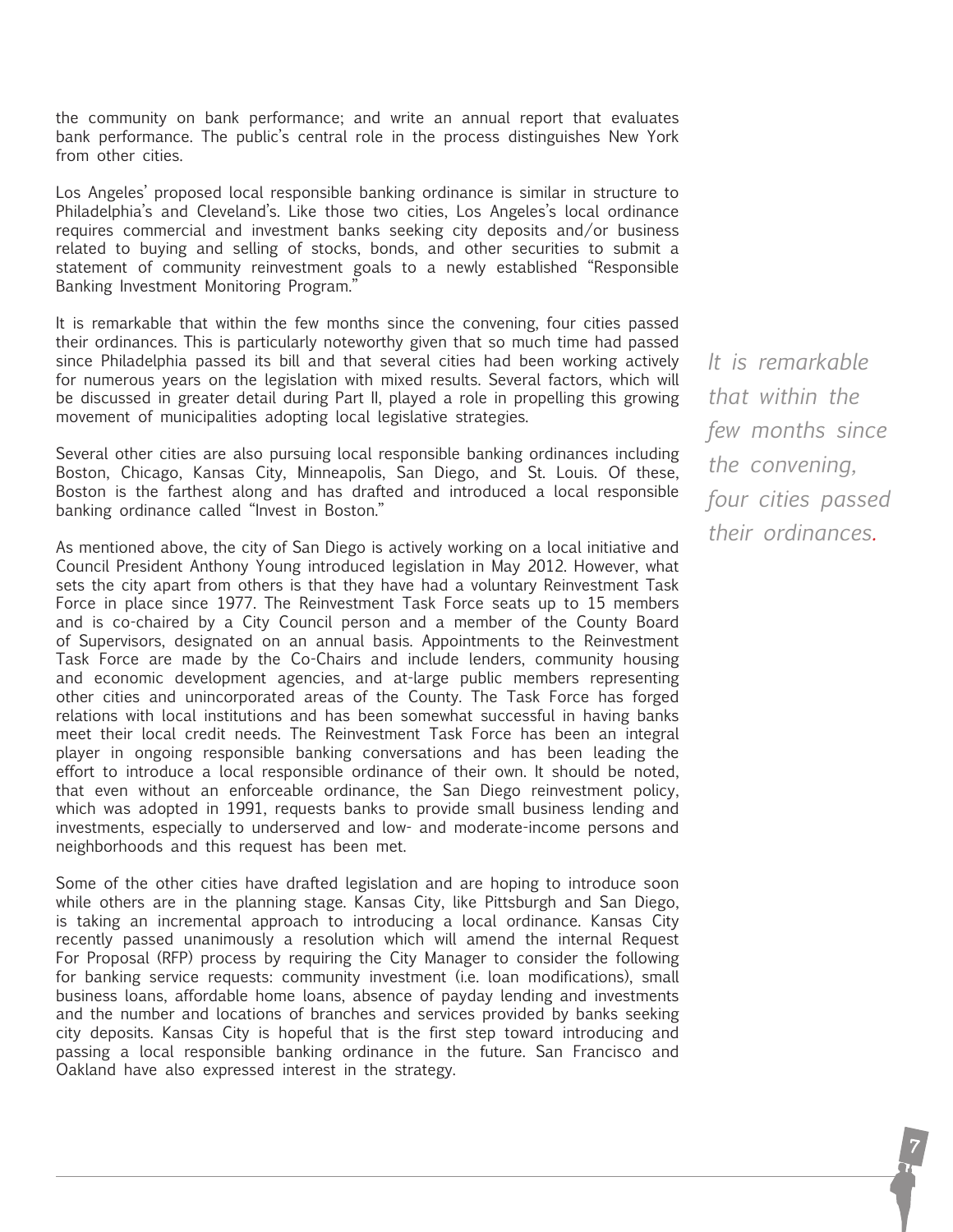#### **>> Why RBAs Make Sense for Cities**

Cities, especially large urban ones like New York and Los Angeles, are huge consumers of financial services. Sophisticated consumers conduct business with those partners that give them the best service at the best price. This is the essence of a Responsible Banking Act: leveraging municipal deposits to make sure banks are deploying their capital in a responsible and responsive way to ensure consumers and communities thrive. However, there is an important distinction in terms of which banks and which activities would be covered by the ordinances. For example, some cities have tailored their local ordinances to cover only those institutions seeking to be eligible depositories for city funds while other ordinances are broader and apply to all banks doing any type of financial services business with the city. Out of nine cities with either enacted or pending ordinances, six cities (66%) have ordinances that cover banks and institutions seeking to be eligible depositories for City funds, while three (33%) cover institutions seeking city banking business. For example, the ordinances in Cleveland, Pittsburgh, Chicago, New York, Boston and Seattle apply to institutions seeking to be eligible depositories for city funds whereas Philadelphia, Los Angeles and Minneapolis cover institutions seeking a wider segment of city banking business.

There are many factors worth considering when deciding on which institutions to cover when developing your local ordinance. Political and legal issues are among the most pressing. For example, large cities like Chicago, New York and Boston are the headquarters for many national banks. This can either be an advantage or disadvantage. Large banks, despite the efforts of committed CRA staff, are often faceless corporations that are out of touch with the needs of local communities. Elected officials and community members are likely to have had negative personal experiences with one of these mega banks, which underscores the need to require them to have a more local focus. Additionally, elected officials and the community know that large banks have resources—both human and financial—to comply with planning and reporting requirements in a vigorous way so they are less concerned about any burden a local ordinance may pose. On the flip side, they are powerful institutions that employ an army of lobbyists and are wary of any statute that would enhance regulation since it could impact all of their markets.

When deciding which banks and activities should be covered by the New York City ordinance, it became apparent that legal considerations had to be taken into consideration since several earlier laws were overturned by the courts because they were found to infringe on the Mayor's authority to enter into contracts to do the business of the city. Any city with a strong executive branch may confront similar issues. The New York City Council found a creative solution, however. Recognizing that the legislature has authority over the City Banking Commission, which designates eligible depositories, the ordinance was drafted so that only banks seeking to hold city deposits would be affected.

Philadelphia City Council Member Wilson Goode Jr. spoke of a similar yet stronger approach in his city. He said, "In Philadelphia, the City Council used our power to decide which banks can receive city funds to prohibit the City Treasurer from depositing public funds in a bank that does not provide us with goals."

Although the New York City Council and advocates would have preferred for the ordinance to be broader and more robust by disqualifying non-compliant banks, it was decided that a more limited approach would be more beneficial to helping communities and consumers get access to the credit they need, one which could pass into law and survive a possible legal challenge.

*When deciding which banks and activities should be covered by the New York City ordinance, it became apparent that legal considerations had to be taken into consideration.*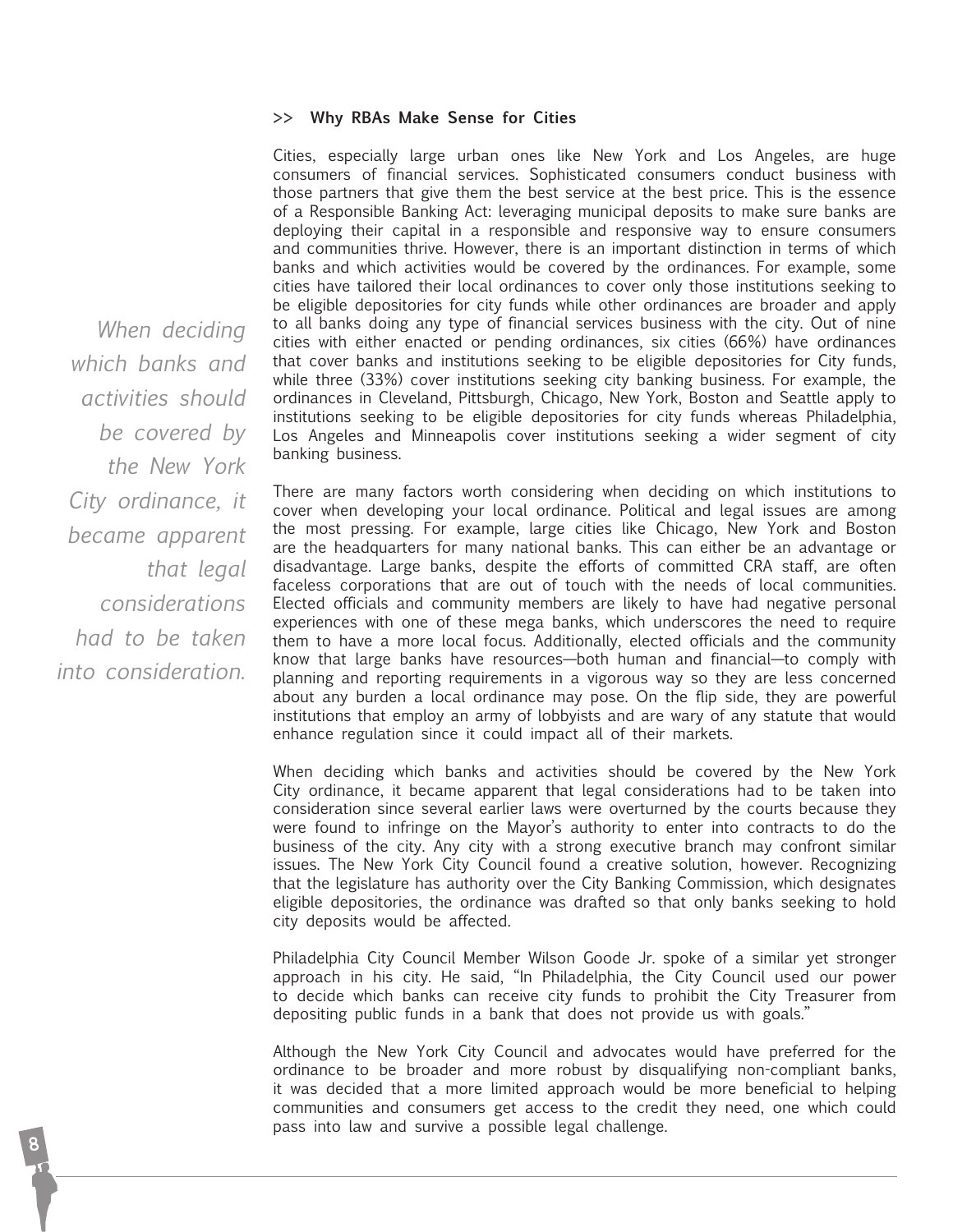Philadelphia, Minneapolis and Los Angeles do not have the same legal issues as New York in terms of mayoral curtailment. Philadelphia Council Member Goode, however, highlighted another legal issue which is why these ordinances must walk a fine line in terms of avoiding state and federal pre-emption issues. He says, "The City Council could only require banks to state their reinvestment goals; we could not stipulate what their goals should be." It must be acknowledged that political support in both the legislative and executive branches is strong in all three cities, which minimizes the risk of a legal challenge. In Los Angeles, for example, Mayor Villaraigosa signed the bill quickly after the council passed it in May 2012. This may have led the city to apply the ordinance to not only commercial banks, but to investment banks<sup>3</sup> as well. No matter the legal or political reasons for structuring a RBA one way or another, the overall goal of every city's responsible banking ordinance remains the same: use taxpayer dollars to encourage banks to become more cooperative partners in meeting the reinvestment needs in their respective cities.

In order to be effective, local ordinances should have four essential components: a reinvestment plan or statement of community reinvestment goals; a data reporting requirement; a formal evaluation, with ratings if possible, led by government; and a robust mechanism for soliciting public input. Below is a discussion of each element.

### **component 1: Reinvestment Plan**

Reinvestment plans, also known as annual statements of community reinvestment goals, are integral components of local responsible banking ordinances. Through mergers and acquisitions, banks have rapidly grown, and in doing so, they have become less rooted in neighborhoods. This has led many national commercial banks to develop community reinvestment statements or pledges that are regional or nationwide in scope and often cover a decade-long period. While these broad institutional reinvestment plans may appear informative, they often lack a focus on individual community credit needs or detailed commitments to specific activities in particular communities.

As banks have shifted toward this one-size-fits-all approach to reinvestment and focused on volume, individual communities and consumers have suffered. In New York City, for example, some communities have seen a wave of branch openings while others remain grossly unbanked, and some residents are well served by offthe-shelf mortgage products while other qualified borrowers have found it impossible to obtain an affordable home purchase loan. It is not hard to understand how this could lead to similar problems when a bank takes an identical approach to meeting the credit needs of communities in, for example, Detroit and San Francisco.

Of the 9 cities with draft ordinances or those seeking to draft a local ordinance, six (66%) have a reinvestment plan requirement. Most reinvestment plans are quantitative and qualitative in scope. Throughout the convening, participants highlighted many benefits to integrating a reinvestment plan into a local ordinance. These include:

- Helping shape lending, investment, and service goals by banks in a defined geographic area;
- Encouraging banks to think intentionally about how their business model and core competencies align with credit needs and opportunities of a particular area or municipality;
- Documenting where banks will focus their resources and activities, which will

3 Investment banks are defined in the Los Angeles statute as financial institutions that provide underwriting services including the buying and selling of stocks, bonds and other securities and other debt related services.

*Local ordinances should have four components, the first being a reinvestment plan.*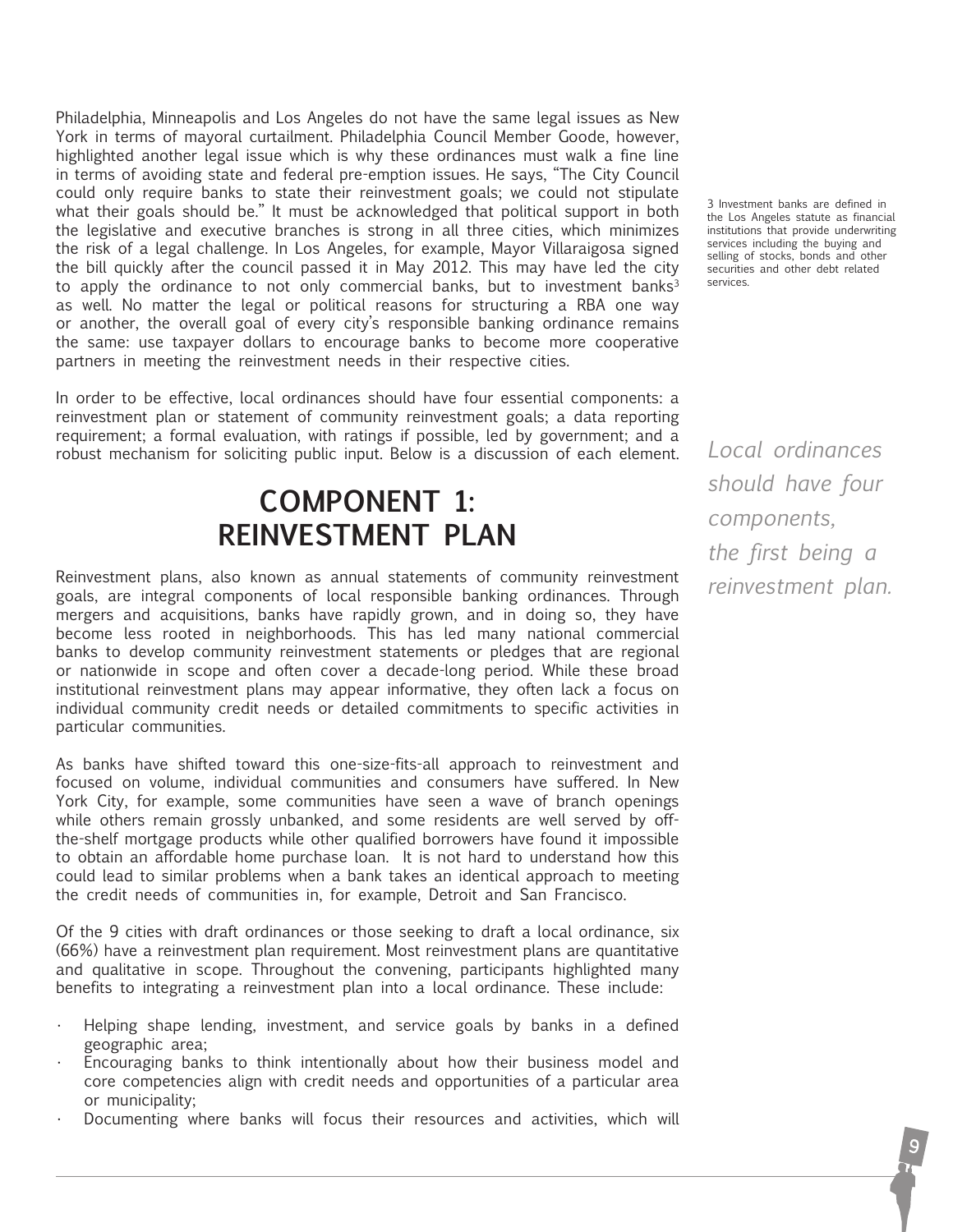provide guidance to the city and community when assessing bank performance and lead to fairer evaluations;

Fostering regular communication between banks, government and the community.

Leading to a more coordinated and robust redevelopment strategy.

While most reinvestment plans require lending, investment and services information, not all plans look the same in terms of content, frequency, and whether or not it has to be approved by the city. The recently enacted Pittsburgh ordinance has the most detail in terms of what a plan should entail. The bills says, "The plan describes current and proposed initiatives within the city of Pittsburgh to address the financial needs of the city, its residents and businesses, including low- to moderate-income and minority residents, and shall include, to the extent offered by the financial institution, qualitative discussion for the following services, products, and areas of activity."

Ten services, products, and areas are further detailed. They include branching, lending, investment, participation in and support for the reinvestment efforts of city, non-profit, and community development financial institutions, and a discussion of how they will match or exceed their peers for these activities. There is also language that says no depository shall be designated as an eligible depository unless it has executed a Community Reinvestment Plan.

Pittsburgh wants current city depositories and any eligible financial institution seeking to become a city depository to submit a Community Reinvestment Plan every two years, which is similar to the requirements in New York City. Other cities require banks to submit plans with greater frequency.

Philadelphia, for example, requires banks and institutions seeking city banking business to submit an annual plan that details their community reinvestment goals including the number of small business loans, home mortgages, home improvement loans, and community development investments to be made within low- and moderate-income neighborhoods. Although the city of Philadelphia does require banks to submit a local reinvestment plan, there are potential limitations to the quantity and quality of data that some banks provide.

Bank of America's last plan, which covers 2009, is a comprehensive, detailed reinvestment plan and a model that any city pursuing this strategy should ask to replicate. Bank of America's plan not only provides future goals but is also reflective of previous years' activities and provides a response to the previous years' assessment by the city. Other institutions' plans however, are shallow and may not lead to more productive activities. This disparity in terms of depth does not happen in Cleveland since the city approves every bank's plan. Interestingly, while Econsult, the outside consultant to the city of Philadelphia, only analyzes data that is publicly available (Branching, Small Business, and HMDA), several banks set goals and report on other reinvestment areas like community development lending and investments, including philanthropy.

Cleveland, which terms its plans "Community Reinvestment Initiatives" (CRI), allows for negotiation of goals every four years. It is important to acknowledge that although CRIs cover a longer term than most cities, Cleveland both negotiates and approves the banks' goals. This practice ensures the banks "do not bid each other down" by offering modest goals.

*Bank of America's last plan, which covers 2009, is a comprehensive reinvestment plan and a model that any city pursuing this strategy should ask to be replicated.*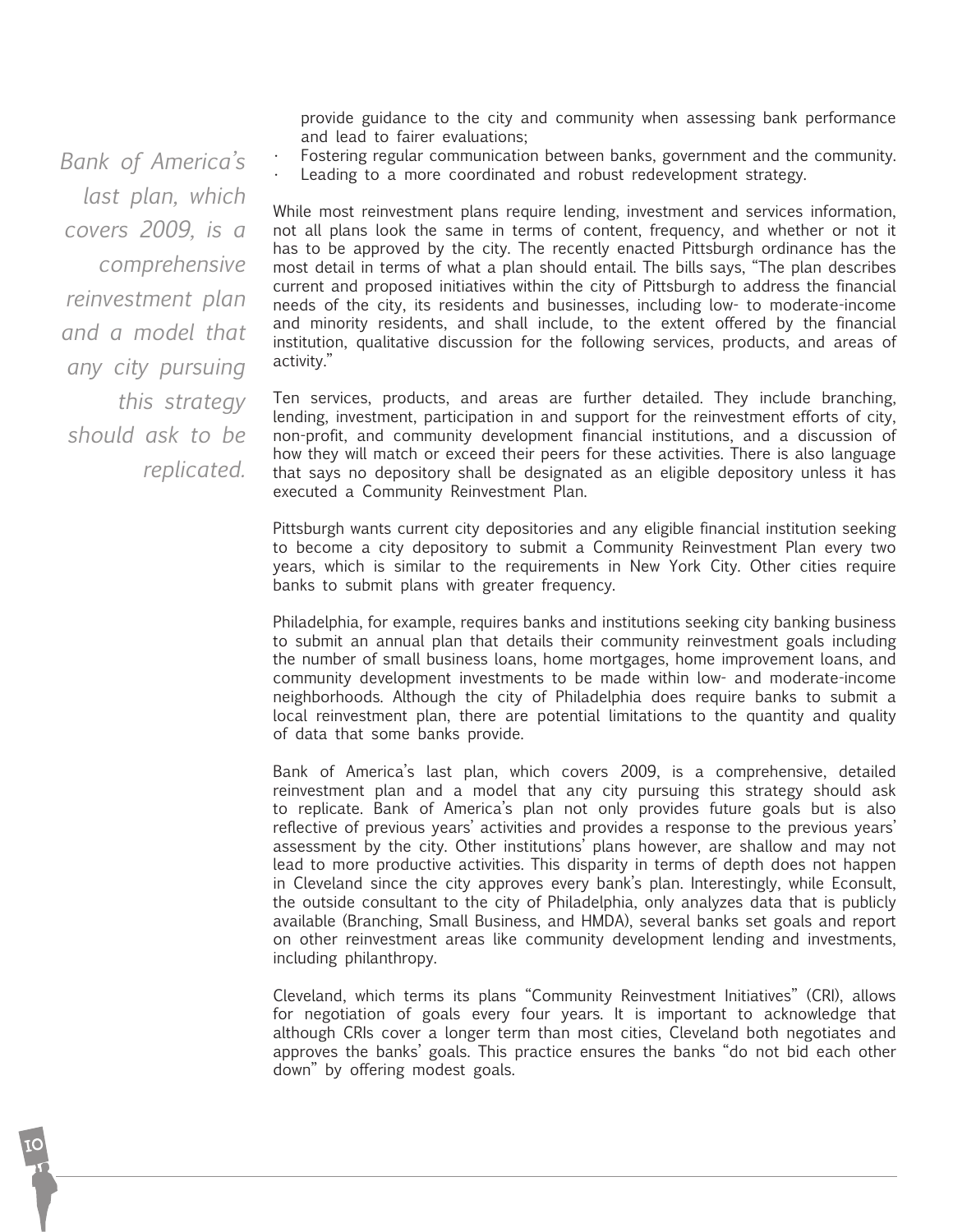A few cities, like Boston and Cleveland, have gone further and asked banks to submit information in their reinvestment plans related to the number of minority and female employees in executive positions. Cleveland also requires banks seeking to be eligible depositors of city funds to submit information on an annual basis related to lending disclosure information and an affidavit of intent. In Boston, banks are required to comply with the Boston Jobs and Living Wage ordinance.

In addition, the city of Seattle has employment requirements through the city's race and social justice initiative. Seattle requires the City Council to identify effective approaches to asset building, job training, and providing access to financial services.

Most reinvestment plans do not include opportunities for public input. However, cities pursing this strategy should consider how to require or encourage banks to solicit community input when drafting their local responsible banking ordinance. Instituting a formal role for the community would create opportunities for local stakeholders and elected officials to meet with senior bank staff as well as community development and lending officers to discuss immediate reinvestment needs in their neighborhoods. "Community members have their eyes and ears on the ground and are the most informed about pressing immediate needs. Public input and feedback are crucial to understanding and addressing those reinvestment needs," said Benjamin Dulchin, Executive Director of ANHD.

### **component 2. Data Reporting requirement**

Reporting is at the heart of any strong responsible banking ordinance. Indeed, the need for more local level data that spans the full range of reinvestment activities is one of the primary reasons that cities pursue this strategy. Since federal and state CRA statutes tend to focus on data at the Metropolitan Statistical Area (MSA) level, most cities require banks to report data at a more local level such as citywide, community district, and/or census tract.

With all of the lending, investment, and services that consumers and communities need from banks to thrive, it would be easy for a city's reporting requirements to grow quite lengthy. Rose Zitiello, Manager of Bank Relations for the city of Cleveland, pointed out the need to be strategic in terms of reporting. She said, "The first step is to ask yourself, 'What type of data does the city want or need to review?' Then it is advisable to craft the report requirements in a broad fashion to capture activities of both large and small banks and to account for changing needs, and make sure you request it in a format that facilitates analysis." To Zitiello's last point about facilitating banks' reporting, cities such as Pittsburgh and Los Angeles will provide a form that banks can fill out.

It is important to acknowledge that cities have taken different approaches when drafting their ordinances related to the level of data specificity. For example, Pittsburgh's ordinance is very prescriptive and defines in great detail the type of information banks are to provide. Philadelphia's ordinance, on the other hand, is fairly vague. Philadelphia used its rulemaking process to define the type of data banks are expected to report and now that the ordinance has been in effect for many years, it is just understood the type of information the city wants.

*Local ordinances should have four components, the second being a data reporting requirement.*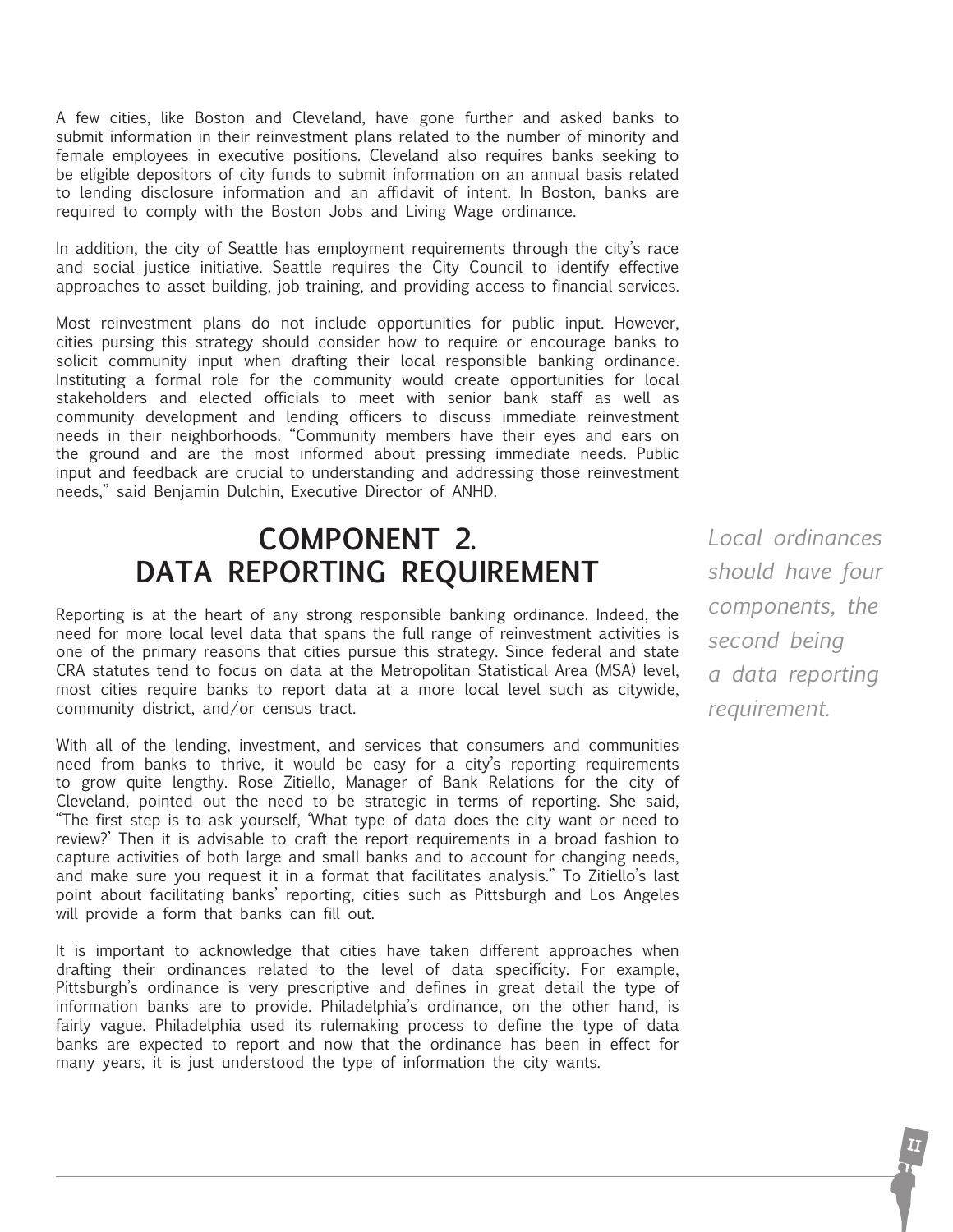Most local responsible banking ordinances require banks to report on standard information related to lending, investments and services. For example, every city requires data related to residential lending including home purchase, home improvement, and re-financings. Furthermore, the vast majority require at least some data to be reported across other types of lending such as consumer, community development, commercial and small business lending.

Below is a brief description of other types of lending data required by many cities. For a full list of the data requested by each city, please see Table 1.

#### **>> Small Business Lending**

Small business lending data is a core indicator of the strength and health of a local economy. Not only are small businesses economic engines, they are a huge source of jobs and a vital part of our communities. For these reasons, many cities have put a spotlight on how banks are performing in terms of small business lending.

*Community development means those activities related to affordable housing, small business development, economic development, and community facilities.*

Philadelphia took the lead on integrating small business lending requirements in its local ordinance. Philadelphia requires institutions seeking city banking business to provide the city, among other lending information, the number and dollar amount of small business loans made to low-and moderate-income neighborhoods.

In Boston, the city is not only interested in the number and dollar amount of small business loans but also requests the actual terms of small business and commercial loans originated during the previous calendar year for the entire city, broken down by census tract, as well as resident-owned businesses and data for minority business enterprises for the entire city and by census tract. Cities like Minneapolis, whose draft ordinances do not require small business lending data, are in the early stages of their campaign. Future drafts may include these requirements or the city may choose to keep the ordinance more narrow to focus on a core need such as foreclosure prevention or to ensure a quicker passage.

#### **>> Community Development Lending**

Similar to its complimentary CRA statutes at the state and federal levels, community development activities are often at the heart of local ordinances. Indeed, all cities reference CRA when defining the term "community development." Therefore, community development means those activities related to affordable housing, small business development, economic development, and community facilities.

Pittsburgh requires banks to provide the number and dollar amount of community development loans and investments for each of these activities. In New York, one of the principal criteria requests banks to report on its efforts to "provide funding, including construction and permanent loans and investments, for affordable housing and economic development projects in low- and moderate-income communities."

In addition to lending data, cities are also deeply interested in assessing banks' track records on trial and permanent mortgage modifications, especially over the past few years, their level and innovativeness of CRA-investment, and their branching patterns.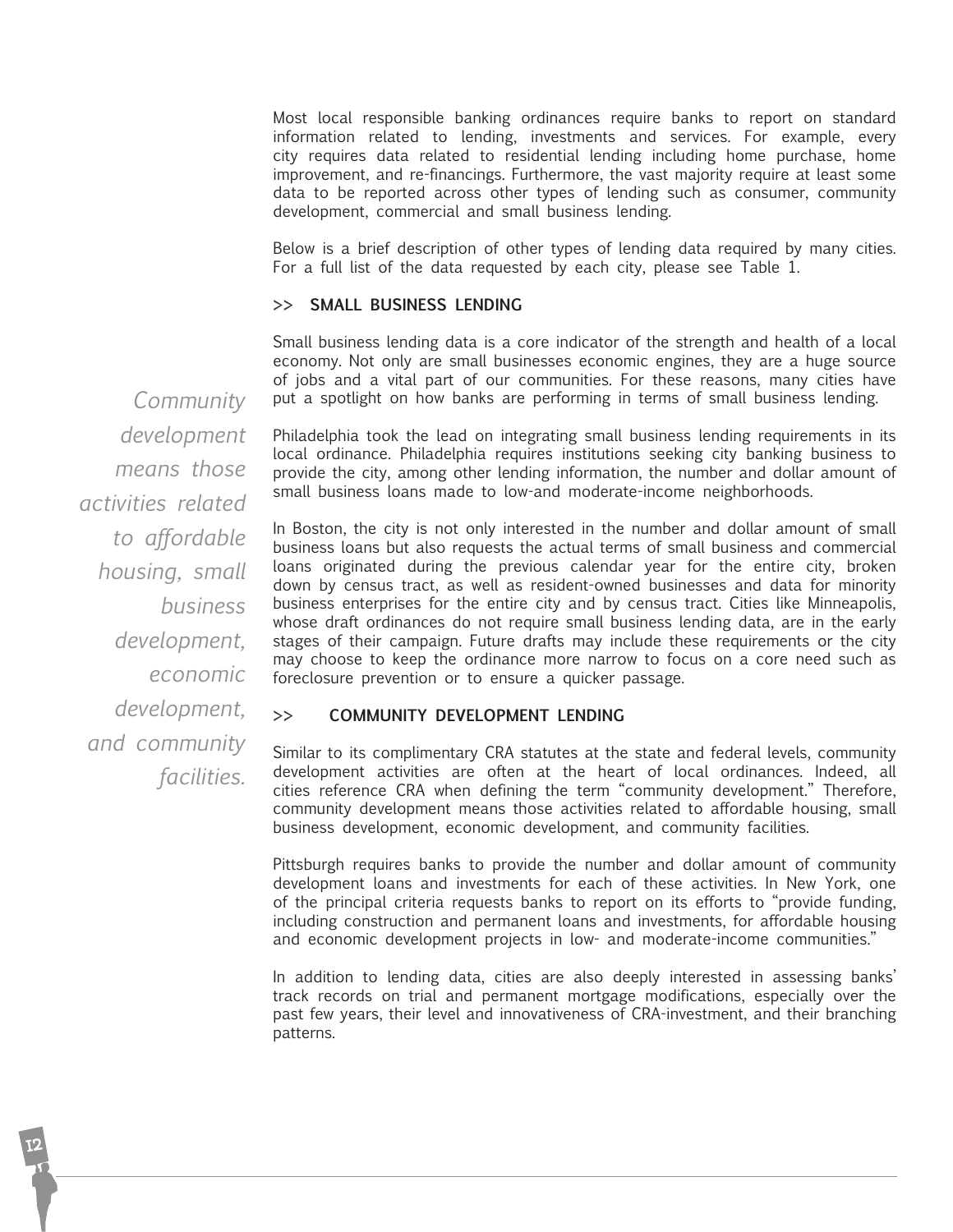#### **>> Foreclosure Prevention/ Loan Modification Data**

In light of mass foreclosures sweeping the nation, many local ordinances have included requests for foreclosure and loan modification data from banks. As a matter of fact, every city with the exceptions of Philadelphia and San Diego have explicit language in their ordinances requiring banks to report foreclosure and/or loan modification data. Mostly this data reflects the number of homes a bank has foreclosed on and information related to the universe of mortgages that are eligible for a loan modification or currently in a trial or permanent modification. There is a particular need for this information because currently most modifications happen through the federal Making Homes Affordable Program (HAMP), which only reports data at the state or MSA level.

Minneapolis has a deep and all encompassing foreclosure data request including loan performance, negative equity, permanent and temporary modifications of distressed loans, and the number of denials of applications for temporary or permanent modifications. Banks seeking to do business with Hennepin County, Minneapolis are required to, among other things, disclose foreclosure prevention and loan performance information (by zip code and race of borrower), including the number and type of permanent modifications of distressed loans, number of completed foreclosures, and goals to improve previous years outcomes by adopting industry best practices for foreclosure prevention.

In the city of Chicago, banks would be required to provide the Commissioner of the Chicago Department of Community Development and the Chicago City Council an inventory and regularly updated reporting every six months, of any real estate owned (REO) properties held by an approved municipal depository by ward. Banks need to demonstrate a commitment to secure or guard any property they possess and for which they have a mortgage or title on record. In Chicago, the overall responsibility for banks is to maintain the safety of a foreclosed property and minimize its impact on the quality of life of neighboring residents and communities.

Again, it is important to distinguish Seattle's ordinance from others. Seattle's ordinance puts the onus on the city, not the banks, and focuses primarily on the city's role in documenting foreclosed homes and foreclosure prevention. For example, the ordinance states that the Office of Housing will work with Seattle-King County Asset Building Collaborative's Foreclosure Prevention Action Team to gather qualitative data on the causes of foreclosures, followed by analysis of foreclosure methods and lender practices.

Given the various ways the recession has impacted communities, it is important to reflect upon your city's most pressing needs. If your city, like most, has been hard hit by the foreclosure crisis, integrating foreclosure prevention reporting measures should be a keystone of your local responsible banking ordinance.

#### **>> CRA - Eligible Investment and Philanthropy**

Although a bank's lending activity gets most of the attention in local ordinances, it is equally important to assess to what extent banks are investing in and providing philanthropic support to communities. Six of the ten cities require banks to submit investment data. Only 30% of the ordinances request philanthropy data. All cities should request both investment and philanthropy data as they are important indicators that demonstrate a bank's commitment to develop affordable housing and commercial spaces, engage in neighborhood stabilization efforts, support direct service organizations, and foster local leadership development.

*Only 30% of the ordinances request data on philanthropy. All cities should request both investment and philanthropy data.*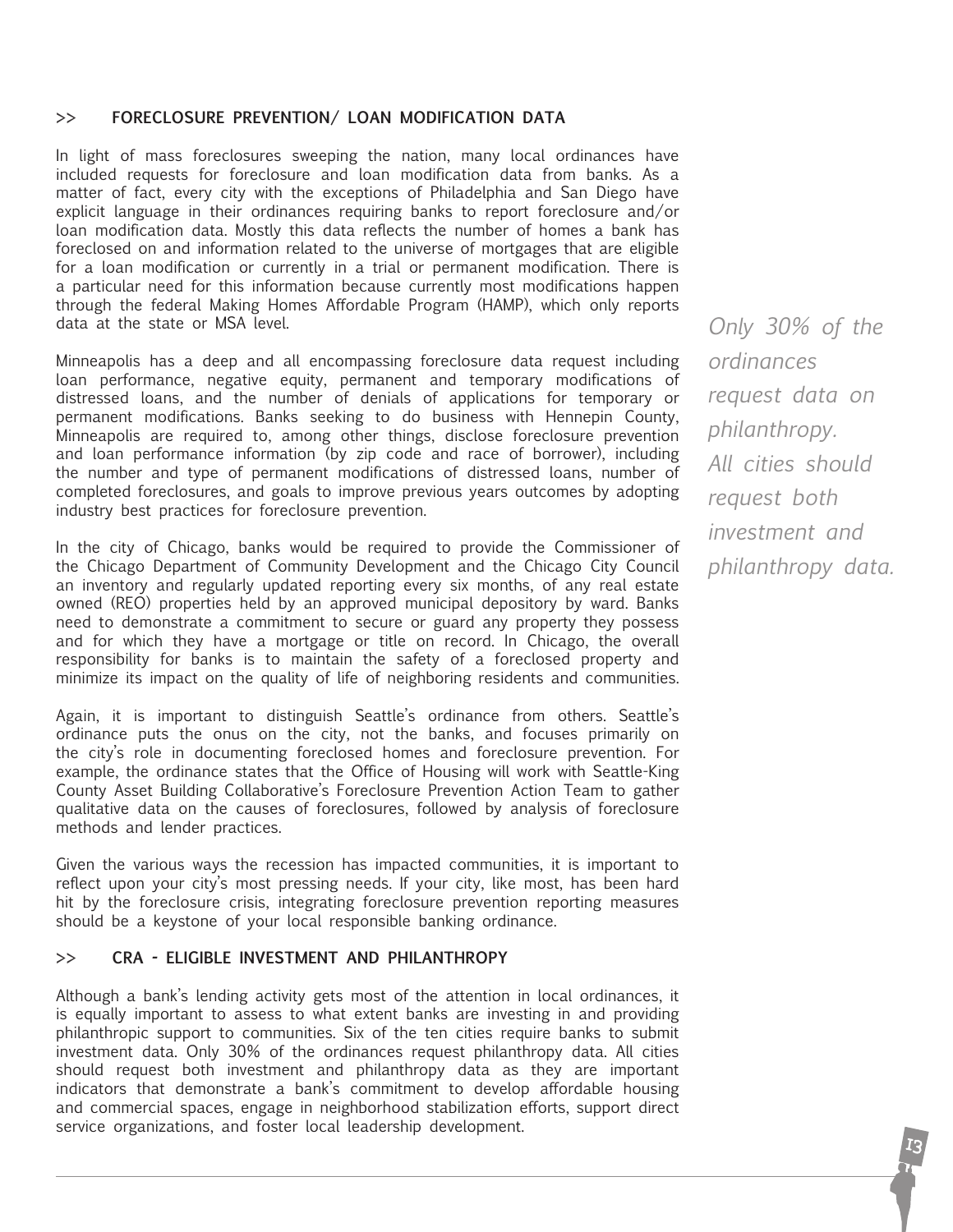Specifically, investment data related to Low Income Housing Tax Credits and New Market Tax Credits are important as they are often the primary ways cities build new affordable housing and business corridors. While state and federal regulators include a bank's philanthropic activity as part of a bank's investment record, it is important to make it a separate category for a local ordinance. Philanthropic support is not only an important indicator of a bank's charitable giving, it can also be used to assess to what extent banks are supporting community-based, non-profit groups as opposed to larger citywide organizations.

#### **>> Branch data**

Finally, most cities require banks to report on their branch network and branch closings. Six out of 10 cities require branch reporting in their local ordinances. Some cities such as Cleveland, Chicago, Pittsburgh and Boston require banks to include prior notification of branch closures. For example, Cleveland requires banks seeking to be eligible depositories for city funds to provide 120 day notice.

|                                     | Philadelphia              | Cleveland    | Pittsburgh         | Los<br>Angeles | New York<br>City*         | Boston       | Chicago                   | San<br>Diego              | Minneapolis        |
|-------------------------------------|---------------------------|--------------|--------------------|----------------|---------------------------|--------------|---------------------------|---------------------------|--------------------|
| Residential<br>Lending              | $\pmb{\chi}$              | X            | X                  | $\pmb{\chi}$   | $\mathsf{X}$              | X            | $\pmb{\chi}$              | $\pmb{\chi}$              | $\pmb{\mathsf{X}}$ |
| Community<br>Development<br>Lending | $\boldsymbol{\mathsf{x}}$ | $\mathsf{x}$ | $\pmb{\mathsf{X}}$ | $\pmb{\chi}$   | $\pmb{\chi}$              | X            | $\pmb{\chi}$              | $\pmb{\chi}$              |                    |
| Commercial<br>Lending               |                           |              |                    |                | $\boldsymbol{\mathsf{x}}$ |              | $\boldsymbol{\mathsf{x}}$ | $\boldsymbol{\mathsf{x}}$ | $\pmb{\mathsf{X}}$ |
| <b>Small Business</b><br>Lending    | $\mathsf{x}$              | $\mathsf{x}$ | $\mathsf{x}$       | $\mathsf{x}$   | $\pmb{\chi}$              | $\mathsf{x}$ |                           | $\boldsymbol{\mathsf{x}}$ |                    |
| Consumer<br>Lending                 |                           |              | X                  |                |                           | X            | X                         | $\boldsymbol{\mathsf{x}}$ | X                  |
| Foreclosure<br>Prevention           |                           | $\mathsf{x}$ | $\mathsf{x}$       | $\pmb{\times}$ | $\pmb{\chi}$              | X            | $\pmb{\chi}$              |                           | $\mathsf{X}$       |
| Investments                         |                           | $\mathsf{x}$ |                    | $\pmb{\times}$ | $\pmb{\mathsf{X}}$        | X            | $\pmb{\chi}$              | $\pmb{\chi}$              |                    |
| Philanthropy                        |                           |              |                    | $\pmb{\times}$ | $\pmb{\mathsf{X}}$        |              |                           | $\pmb{\mathsf{X}}$        |                    |
| <b>Branch Data</b>                  | $\pmb{\chi}$              | $\mathsf{x}$ | $\pmb{\times}$     |                | $\pmb{\mathsf{X}}$        | X            | $\pmb{\chi}$              | $\pmb{\chi}$              |                    |
| Checking &<br>Savings               |                           |              |                    |                |                           |              |                           | X                         | $\pmb{\mathsf{X}}$ |

Table 1. Data Reporting Requirements by City

\*No data reporting is technically required for NYC. However, the Department of Finance will develop rules and regulations based on criteria enumerated in the bill that will encourage banks to submit data related to lending, investment, and services. Seattle was not included in the chart because its ordinance does not require banks to provide the city with any data.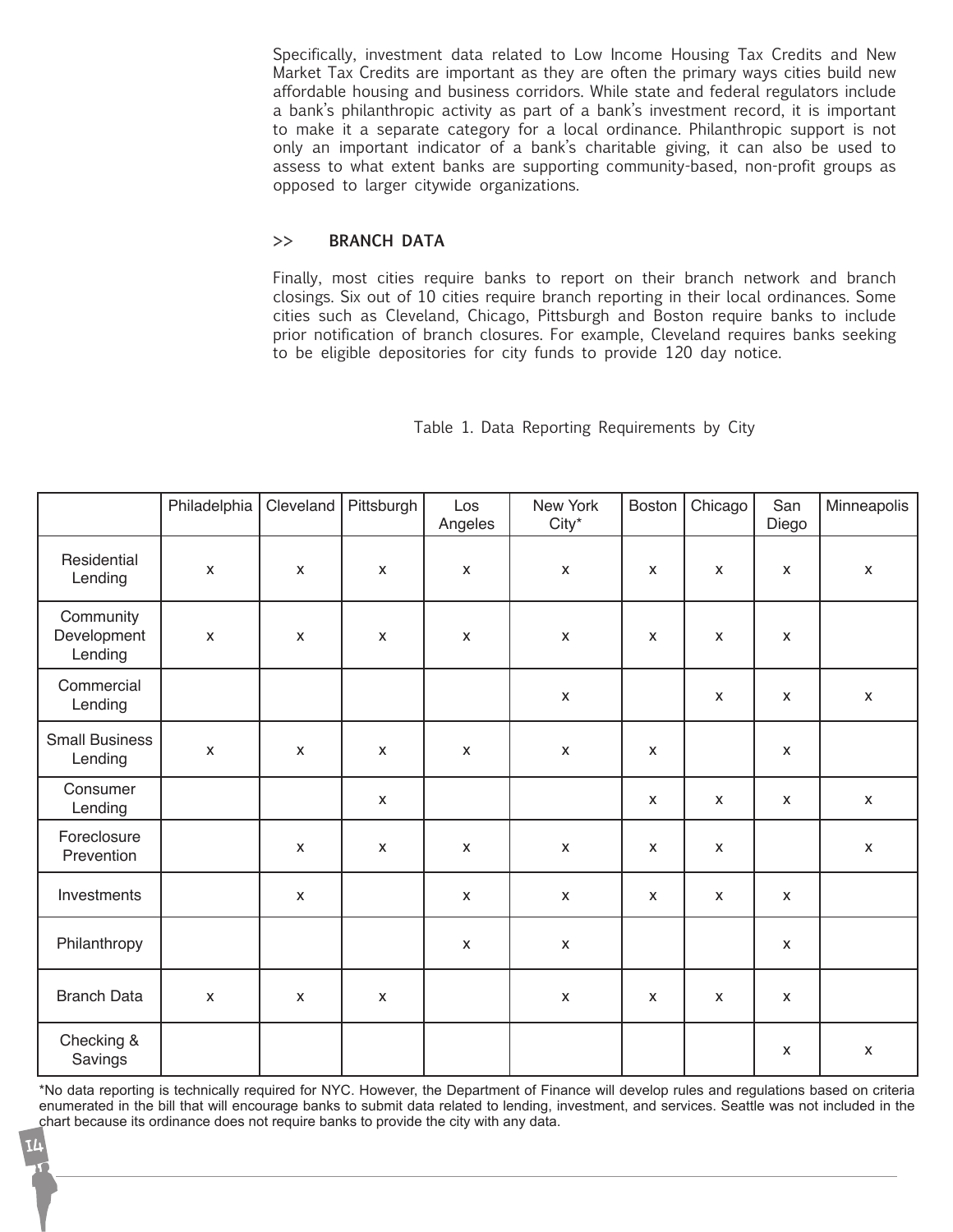| Financial<br>Institutions<br>Covered                                                             | Status of<br>Responsible Banking<br>Ordinances | Granularity of<br>Data Reporting                                      | Public<br>Availabilty of<br>Data                                          | Formal Role for<br>Community                                                                                                                                                                                                                                                                                                                                                                                                                                                                      |                                |
|--------------------------------------------------------------------------------------------------|------------------------------------------------|-----------------------------------------------------------------------|---------------------------------------------------------------------------|---------------------------------------------------------------------------------------------------------------------------------------------------------------------------------------------------------------------------------------------------------------------------------------------------------------------------------------------------------------------------------------------------------------------------------------------------------------------------------------------------|--------------------------------|
| Seeking city banking<br>business                                                                 | Enacted                                        | City level                                                            | Only summary<br>data provided in<br>report.                               |                                                                                                                                                                                                                                                                                                                                                                                                                                                                                                   | Philadelphia                   |
| Seeking city banking<br>business or provid-<br>ing underwriting<br>services.                     | Enacted                                        | City level and by<br>census tract                                     | Yes<br>Posted on city's<br>website within<br>90 days after its<br>filing. |                                                                                                                                                                                                                                                                                                                                                                                                                                                                                                   | Los Angeles                    |
| Seeking to be<br>eligible<br>depositories for city<br>funds                                      | Enacted                                        | City level and by<br>census tract                                     |                                                                           | Yes<br><b>Reinvestment Review</b><br>Committee may have a<br>public member. Also, these<br>meetings are open to the<br>public.                                                                                                                                                                                                                                                                                                                                                                    | Pittsburgh                     |
| City requests banks<br>seeking to be eligible<br>depositors to report<br>this data.              | Passed by City Council                         | City, borough,<br>community<br>district and<br>census tract<br>levels | Yes<br>Posted on city's<br>DOF website.                                   | Yes<br>Community Investment<br>Advisory Board and Borough<br>and Citywide public hearings<br>to inform creation of citywide<br>credit needs assessment<br>and annual report regarding<br>bank performance.                                                                                                                                                                                                                                                                                        | New York                       |
| Seeking deposits<br>and management of<br>city funds                                              | Enacted                                        | Geographic<br>neighborhoods                                           |                                                                           |                                                                                                                                                                                                                                                                                                                                                                                                                                                                                                   | Seattle                        |
| Seeking to be<br>eligible depositories<br>for city funds                                         | Bill introduced.                               | City and census<br>tract                                              | Yes                                                                       | The Municipal Banking and<br><b>Community Reinvestment</b><br>Commission will analyze<br>data and information submit-<br>ted to the Collector-Treasur-<br>er by banks hoping to accept<br>city deposits and contracts<br>for banking services. It con-<br>sists of 6 members appoint-<br>ed by the Mayor, 1 member<br>appointed by City Council<br>President, 3 ex-officio mem-<br>bers (some of which may<br>be public representatives).<br>Term is 3 years. Commission<br>meets twice annually. | <b>Boston</b>                  |
| Develop<br>partnerships with<br>lenders, community<br>groups and public                          | Bill introduced.                               | City level                                                            |                                                                           |                                                                                                                                                                                                                                                                                                                                                                                                                                                                                                   | San Diego                      |
| Seeking to be<br>eligible depositories<br>for city funds                                         | Bill introduced.                               | Ward and city<br>level                                                |                                                                           |                                                                                                                                                                                                                                                                                                                                                                                                                                                                                                   | Chicago                        |
| Seeking Hennepin<br><b>County Business</b><br>through the Office of<br><b>Budget and Finance</b> | Bill introduced.                               | Data collected by<br>zip code and race<br>of borrower                 |                                                                           |                                                                                                                                                                                                                                                                                                                                                                                                                                                                                                   | Hennepin County<br>Minneapolis |
|                                                                                                  | Bill drafted.                                  |                                                                       |                                                                           |                                                                                                                                                                                                                                                                                                                                                                                                                                                                                                   | Kansas City                    |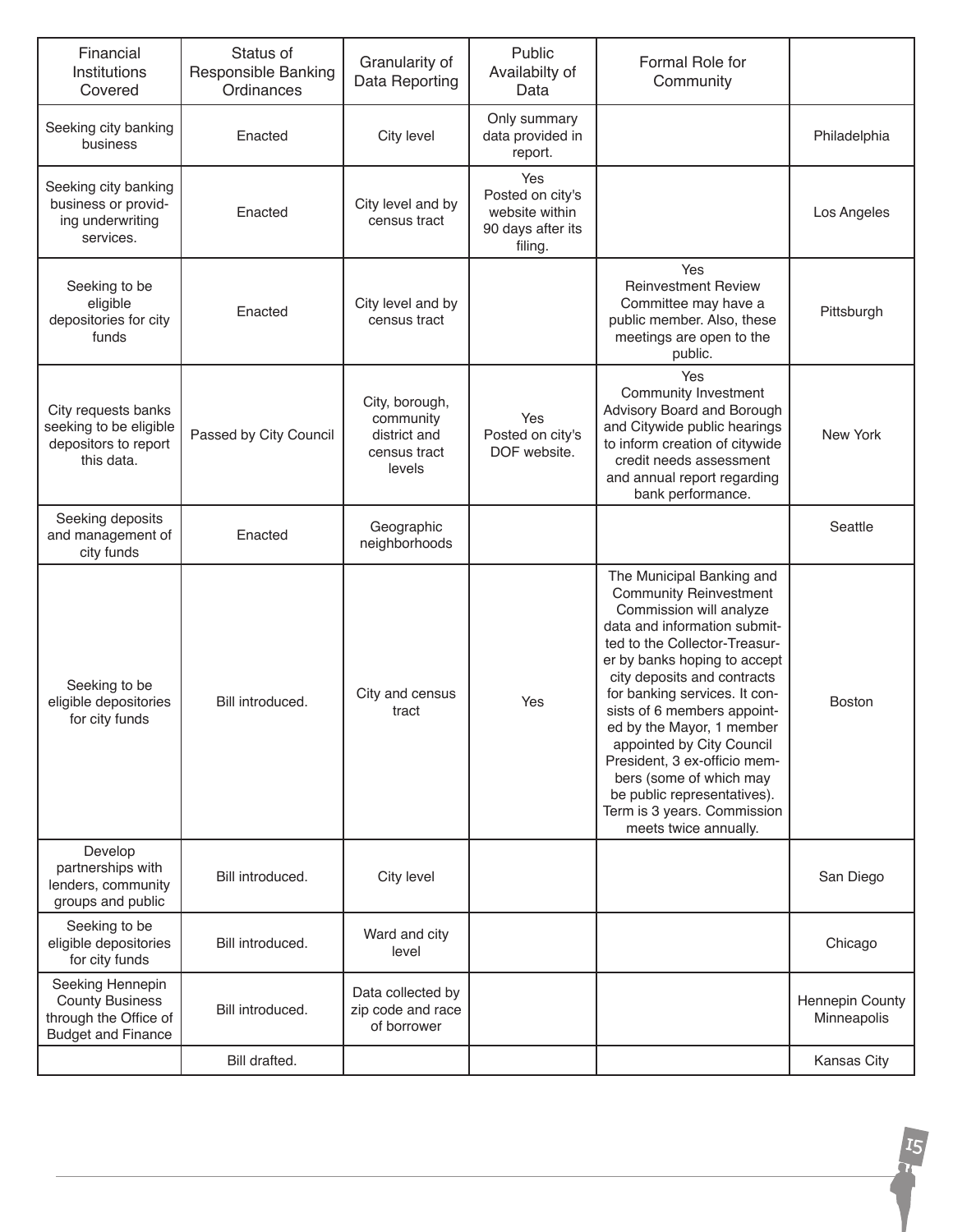|                                | <b>Residential</b><br>Lending                                                                                                                                                                                                                                              | <b>Community</b><br><b>Development</b><br>Lending                                                                                                                                                                                             | <b>Small Business</b><br>Lending                                                                                                                                                        | <b>Consumer</b><br><b>Lending Info</b>                                                                                                                                                                                                                                      | <b>Investments</b>                                                                                                                                                                                                                                 |  |
|--------------------------------|----------------------------------------------------------------------------------------------------------------------------------------------------------------------------------------------------------------------------------------------------------------------------|-----------------------------------------------------------------------------------------------------------------------------------------------------------------------------------------------------------------------------------------------|-----------------------------------------------------------------------------------------------------------------------------------------------------------------------------------------|-----------------------------------------------------------------------------------------------------------------------------------------------------------------------------------------------------------------------------------------------------------------------------|----------------------------------------------------------------------------------------------------------------------------------------------------------------------------------------------------------------------------------------------------|--|
| Philadelphia                   | Yes<br>Performance and<br>rank of depositories                                                                                                                                                                                                                             | Yes<br>(Made within LMI<br>neighborhoods)                                                                                                                                                                                                     | Yes<br>Performance and<br>ranking of authorized<br>depositories                                                                                                                         | <b>No</b>                                                                                                                                                                                                                                                                   |                                                                                                                                                                                                                                                    |  |
| Los Angeles                    | Yes-<br>Number, size<br>and type of home<br>purchase and home<br>improvement                                                                                                                                                                                               | Yes<br>Number, size and type                                                                                                                                                                                                                  | Yes<br>Number, size and type                                                                                                                                                            |                                                                                                                                                                                                                                                                             | Yes<br>Number, size and type                                                                                                                                                                                                                       |  |
| Pittsburgh                     | Yes<br>1-4 family home<br>purchase loans,<br>refinancing, home<br>Improvement, home<br>equity and multi-<br>family loans, loans<br>to occupant owners<br>of single family<br>housing, and REO<br>properties.                                                               | Yes<br>The number and<br>dollar amount of<br>CD loans including<br>loans for affordable<br>housing, small<br>business development,<br>economic development<br>and community<br>reinvestment for the<br>entire city, as defined by<br>the CRA. | Yes<br>Total number and<br>dollar amount of<br>various small business<br>loans originated during<br>the previous calendar<br>year for each census<br>tract within the city              | Yes<br>The number and<br>dollar amount of<br>consumer loans<br>for the entire<br>city and for each<br>census tract, in<br>a manner similar<br>to HMDA data,<br>only reported by<br>institutions that<br>choose to collect<br>the relevant<br>data for CRA<br>consideration. | The number and<br>dollar amount of CD<br>investments including<br>investments for<br>affordable housing,<br>small business<br>development, economic<br>development and<br>community reinvestment<br>for the entire city, as<br>defined by the CRA. |  |
| New York                       | City requests banks seeking to be eligible depositors to report this data. Dept. of Finance will develop rules based on<br>criteria enumerated in the bill that will encourage banks to submit data related to lending, investment, services and<br>foreclosed properties. |                                                                                                                                                                                                                                               |                                                                                                                                                                                         |                                                                                                                                                                                                                                                                             |                                                                                                                                                                                                                                                    |  |
| Seattle                        | Banks do not need to provide any data. Ordinance encourages city to research and examine bank activity across<br>several categories, including analysis of number of foreclosures, geographic neighborhoods and lender information on<br>foreclosed properties.            |                                                                                                                                                                                                                                               |                                                                                                                                                                                         |                                                                                                                                                                                                                                                                             |                                                                                                                                                                                                                                                    |  |
| Boston                         | Yes<br>Home purchase<br>lending, refinancing,<br>home improvement<br>loans, home equity,<br>multi-family loans,<br>loans to non-<br>occupant owners of<br>single family housing                                                                                            | Yes<br>The number and<br>dollar amount of<br>CD loans including<br>loans for affordable<br>housing, small<br>business development,<br>economic development<br>and community<br>reinvestment.                                                  | Yes<br>The total number<br>and dollar amount<br>and terms of various<br>small business loans<br>originated during<br>previous calendar year<br>for each census tract<br>within the city | Yes<br>The number and<br>dollar amount of<br>consumer loans<br>and other lines of<br>credit, including<br>minimum, median,<br>and maximum<br>nominal and<br>effective interest<br>rates applied                                                                             | Yes<br>The number and<br>dollar amount of CD<br>investments including<br>investments for<br>affordable housing,<br>small business<br>development,<br>economic development<br>and community<br>reinvestment.                                        |  |
| San Diego                      | Yes<br>Affordable single-<br>family and multi-<br>family residential<br>mortgage                                                                                                                                                                                           | Yes<br>New construction and<br>rehab lending and<br>investing                                                                                                                                                                                 | Yes                                                                                                                                                                                     | Yes<br>Consumer<br>lending, checking<br>and deposit<br>services                                                                                                                                                                                                             | Yes                                                                                                                                                                                                                                                |  |
| Chicago                        | Yes<br>All lending<br>information to be<br>presented before the<br><b>City Council</b>                                                                                                                                                                                     |                                                                                                                                                                                                                                               |                                                                                                                                                                                         |                                                                                                                                                                                                                                                                             | Yes                                                                                                                                                                                                                                                |  |
| Hennepin County<br>Minneapolis |                                                                                                                                                                                                                                                                            |                                                                                                                                                                                                                                               |                                                                                                                                                                                         |                                                                                                                                                                                                                                                                             |                                                                                                                                                                                                                                                    |  |
| Kansas City                    |                                                                                                                                                                                                                                                                            |                                                                                                                                                                                                                                               |                                                                                                                                                                                         |                                                                                                                                                                                                                                                                             |                                                                                                                                                                                                                                                    |  |

16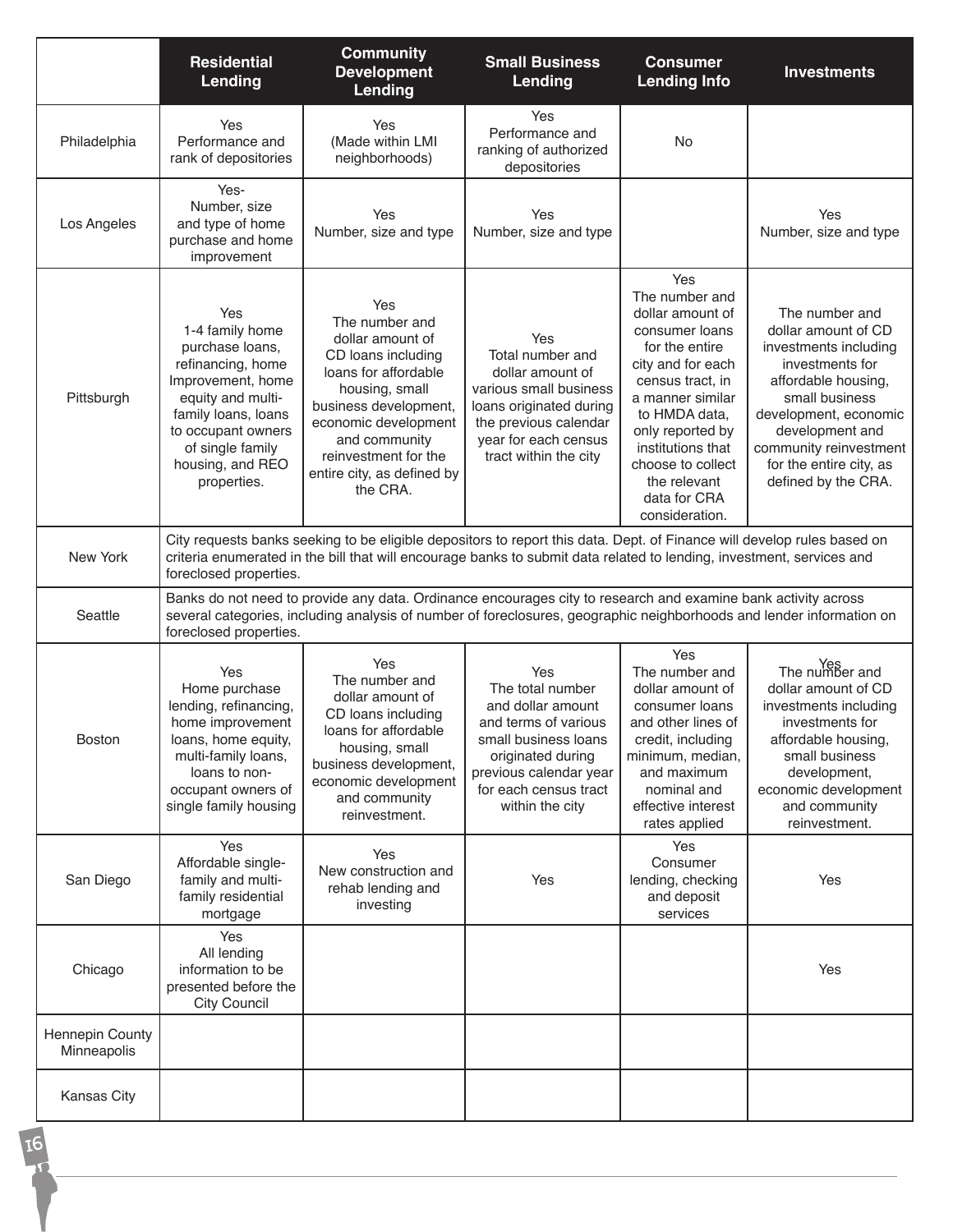| Philanthropy                                                                                                                           | <b>Branch Locations</b><br>and/or Closings                                                                                                                                                | <b>Savings+Checking</b><br><b>Account Info</b> | <b>Foreclosure Prevention</b>                                                                                                                                                                                                                                                                                                                |                                |
|----------------------------------------------------------------------------------------------------------------------------------------|-------------------------------------------------------------------------------------------------------------------------------------------------------------------------------------------|------------------------------------------------|----------------------------------------------------------------------------------------------------------------------------------------------------------------------------------------------------------------------------------------------------------------------------------------------------------------------------------------------|--------------------------------|
|                                                                                                                                        | Yes                                                                                                                                                                                       |                                                |                                                                                                                                                                                                                                                                                                                                              | Philadelphia                   |
| Yes<br>Only for Investment<br>banks that must<br>include a statement<br>of their corporate<br>citizenship criteria<br>within the City. |                                                                                                                                                                                           |                                                | Yes<br>Info related to participation in city's<br>foreclosure prevention and home loan<br>principal reduction programs.                                                                                                                                                                                                                      | Los Angeles                    |
|                                                                                                                                        | Yes<br>The number of<br>branches, ATMs, and<br>number and dollar<br>amount of deposits for<br>entire city as of June<br>30th of preceeding<br>year, including location<br>of each branch. |                                                | Yes<br>Modifications of distressed loans and type<br>of modification, including interest rate<br>reductions; defaults and delinquencies<br>on home loans, the number of resulting<br>foreclosures, number of evictions filed<br>and the total number of foreclosed (REO)<br>properties. HAMP and other proprietary<br>modification programs. | Pittsburgh                     |
| City requests banks<br>seeking to be eligible<br>depositors to report<br>this data.                                                    |                                                                                                                                                                                           |                                                |                                                                                                                                                                                                                                                                                                                                              | New York                       |
| Banks do not need<br>to provide any data                                                                                               |                                                                                                                                                                                           |                                                |                                                                                                                                                                                                                                                                                                                                              | Seattle                        |
| Yes                                                                                                                                    | Yes<br>The number of<br>branches, ATMs and<br>number and dollar<br>amount of deposits for<br>the entire City and for<br>each census tract.                                                |                                                | Yes<br>Modifications of distressed loans and type<br>of modification, incl. interest rate reductions;<br>defaults and delinquencies on home loans,<br>the number of resulting foreclosures, number<br>of evictions filed and the total number of<br>foreclosed (REO) properties in the city                                                  | <b>Boston</b>                  |
| Yes                                                                                                                                    | Yes<br>Including consolidation,<br>mergers and<br>acquisitions                                                                                                                            | Yes                                            |                                                                                                                                                                                                                                                                                                                                              | San Diego                      |
|                                                                                                                                        | Yes<br>Provide City with 90<br>day notice of intent<br>regarding fees,<br>consolidation of branch<br>locations or closures,<br>which is subject to a<br>public hearing.                   |                                                | Yes<br>Provide City Council an inventory and<br>regularly updated reporting of REO<br>properties held by an approved municipal<br>depository, every six months, by ward and<br>their upkeep status.                                                                                                                                          | Chicago                        |
|                                                                                                                                        |                                                                                                                                                                                           |                                                | Yes<br>Loan performance, negative equity,<br>permanent modifications of distressed<br>loans, temporary modifications of distressed<br>loans, denials of applications for temp or<br>perm modifications, number of completed<br>foreclosures, foreclosed (REO), and<br>disposition of REO.                                                    | Hennepin County<br>Minneapolis |
|                                                                                                                                        |                                                                                                                                                                                           |                                                |                                                                                                                                                                                                                                                                                                                                              | Kansas City                    |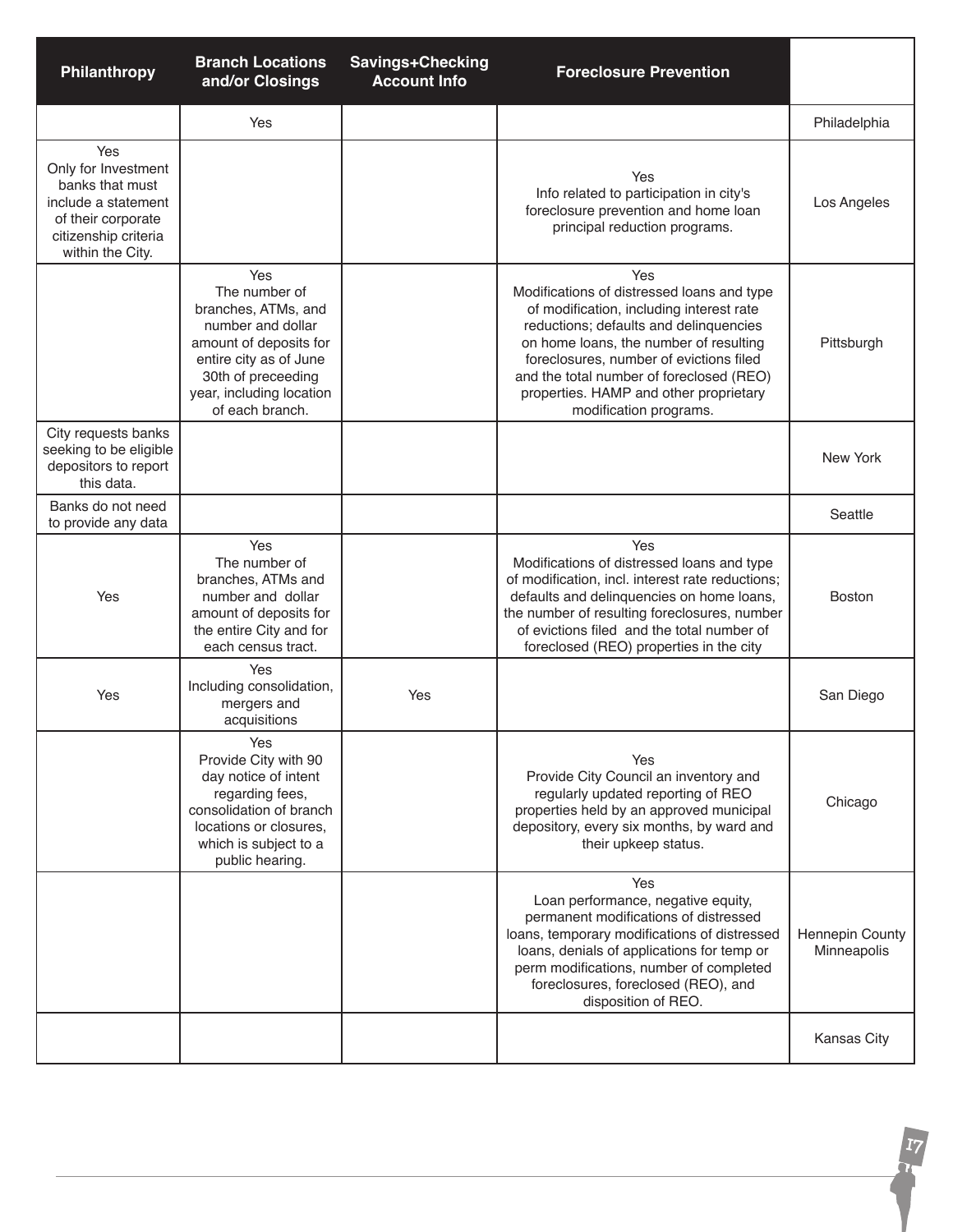|                                | Community<br><b>Reinvestment Plan</b>                                                                          | Pledging<br>Commitments<br>(no predatory lending, etc.)                                                                                                                                                                       | <b>Evaluation of Senior</b><br>Minority and Female<br>Employment    | Report Cards/<br>Formal Evaluations/<br>Hearings                                                                                                                 | <b>Failure to Provide</b><br>Information                                                                                                               |
|--------------------------------|----------------------------------------------------------------------------------------------------------------|-------------------------------------------------------------------------------------------------------------------------------------------------------------------------------------------------------------------------------|---------------------------------------------------------------------|------------------------------------------------------------------------------------------------------------------------------------------------------------------|--------------------------------------------------------------------------------------------------------------------------------------------------------|
| Philadelphia                   | Yes<br><b>Banks must</b><br>submit annual plan<br>addressing needs<br>disclosed in city's<br>disparity studies |                                                                                                                                                                                                                               |                                                                     | On July 1 of each<br>year                                                                                                                                        | No funds shall be<br>deposited if banks don't<br>comply                                                                                                |
| Los Angeles                    | Yes<br>A statement<br>of community<br>reinvestment goals<br>including reporting<br>requirements                |                                                                                                                                                                                                                               |                                                                     | On July 1 of each<br>year                                                                                                                                        |                                                                                                                                                        |
| Pittsburgh                     | Yes                                                                                                            | Yes<br>Banks must annually<br>detail efforts to have<br>trained loan officers<br>with defined focus<br>on "neighborhood<br>development" finance,<br>cooperate with<br>and support non-<br>profit development<br>organizations | Yes                                                                 | Yes                                                                                                                                                              | No depository shall be<br>designated an eligible<br>depository under this<br>statute unless it has<br>executed a Community<br><b>Reinvestment Plan</b> |
| New York                       | Yes                                                                                                            |                                                                                                                                                                                                                               |                                                                     | Yes<br>City will publish<br>an annual report                                                                                                                     | A significant factor to be<br>considered in evaluation                                                                                                 |
| Seattle                        |                                                                                                                |                                                                                                                                                                                                                               | Yes- via the City<br>Council                                        |                                                                                                                                                                  |                                                                                                                                                        |
| Boston                         | Yes<br>Submitted annually                                                                                      | Yes                                                                                                                                                                                                                           | Yes- Compliance<br>with Boston Jobs<br>and Living Wage<br>Ordinance | <b>Banks desiring</b><br>to gain contract<br>banking services<br>are required to<br>disclose activities<br>annually                                              | Institutions previously<br>designated as "eligible"<br>that fail to comply may<br>lose such designation                                                |
| San Diego                      |                                                                                                                |                                                                                                                                                                                                                               |                                                                     | <b>City Treasurer</b><br>includes selection<br>criteria and takes<br>into consideration<br>banks' San<br>Diego specific<br>community<br>reinvestment<br>programs |                                                                                                                                                        |
| Chicago                        |                                                                                                                |                                                                                                                                                                                                                               |                                                                     |                                                                                                                                                                  | Failure will result in loss<br>of municipal depository<br>status                                                                                       |
| Hennepin County<br>Minneapolis |                                                                                                                | Yes                                                                                                                                                                                                                           |                                                                     |                                                                                                                                                                  |                                                                                                                                                        |
| Kansas City                    |                                                                                                                |                                                                                                                                                                                                                               |                                                                     |                                                                                                                                                                  |                                                                                                                                                        |

18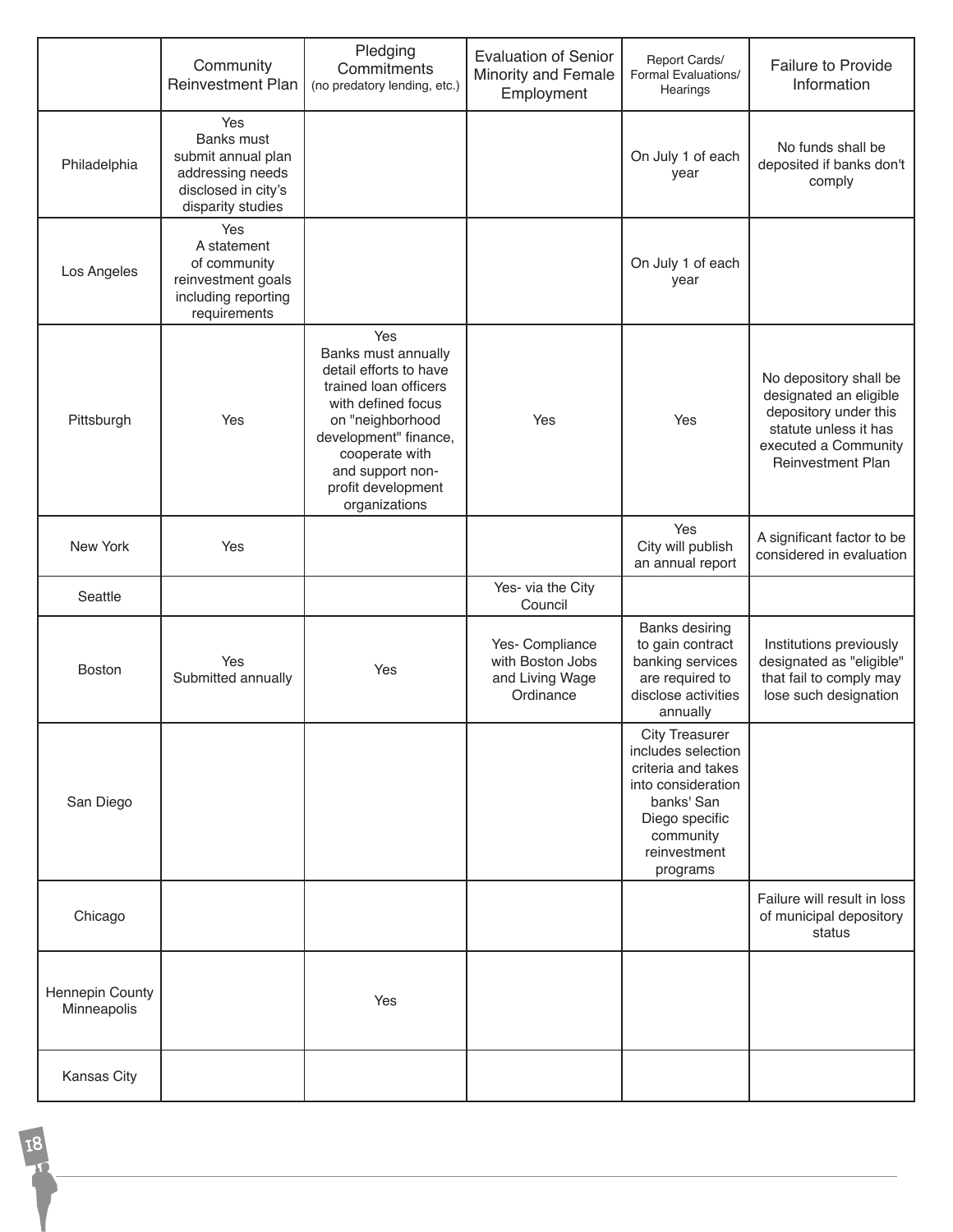#### **>> Failure to Provide Data**

Cities with active campaigns, recognizing the importance of obtaining complete and accurate data, have measures in place that incentivize banks to comply. Chicago, Pittsburgh and Boston all have strong language outlining ramifications for non-complying institutions. For example, in Chicago, failure to comply results in termination of an institution's municipal depository status with the city.

New York City's ordinance says the failure of a bank to submit information would be a significant factor in the bank's evaluation. While New York hoped to include a stronger measure, one that would disqualify a bank from holding city deposits for not reporting, mayoral curtailment prevents this provision. Disqualifying provisions are crucial to ensuring that banks and institutions meet local reinvestment needs and should be integral components of an ordinance and in line with best practices.

In addition to what data is reported, it is important to discuss who has access to this information. New York City, Los Angeles, and Pittsburgh—the three most recent cities to pass an ordinance—require all data supplied to the city to be made public. This is a distinction from ordinances in Cleveland and Philadelphia, which only make summary data available to the public. Given that increased transparency is a central goal of these ordinances, this is a positive development and one that will likely become a characteristic of all future ordinances.

In New York, the data would be posted on the Department of Finance's website prior to the public hearings and comment period, so individual citizens and advocates can use the information to participate in an informed way. The timing is very important as it will allow advocates and residents to conduct independent assessments of a bank's performance and submit testimony to the city during the public hearings at both the borough and citywide levels, which would hopefully inform the city's needs assessment and each bank's evaluation.

## **component 3. a formal Evaluation**

As mentioned above, the availability of local reinvestment data is crucial to the effectiveness of a responsible banking ordinance. Chip Bromley of Organize Ohio reminded the crowd that data alone is insufficient. He said, "The studies by themselves did nothing. It was only when the advocates got them that the city realized it had significant leverage to press the banks and then things started to change."

In other words, to have a truly positive impact, it is imperative that government and local stakeholders examine the data and assess which banks are performing well, which activities are being carried out at a meaningful level, which policies have a locally tailored focus, and which communities have access to credit, among others. For example, most evaluations result in numerical or categorical ratings that allow the public to have a better sense of how banks are performing and how they rank compared to their peer institutions. For this reason alone, the evaluative process can also be a valuable public education tool and opportunity to foster dialogue between the city, the community, and the bank.

For several cities with responsible banking legislation, such as Cleveland, ranking banks and their activities plays a large part of the evaluation process. Cleveland

*Local ordinances should have four components, the third being a formal evaluation process.*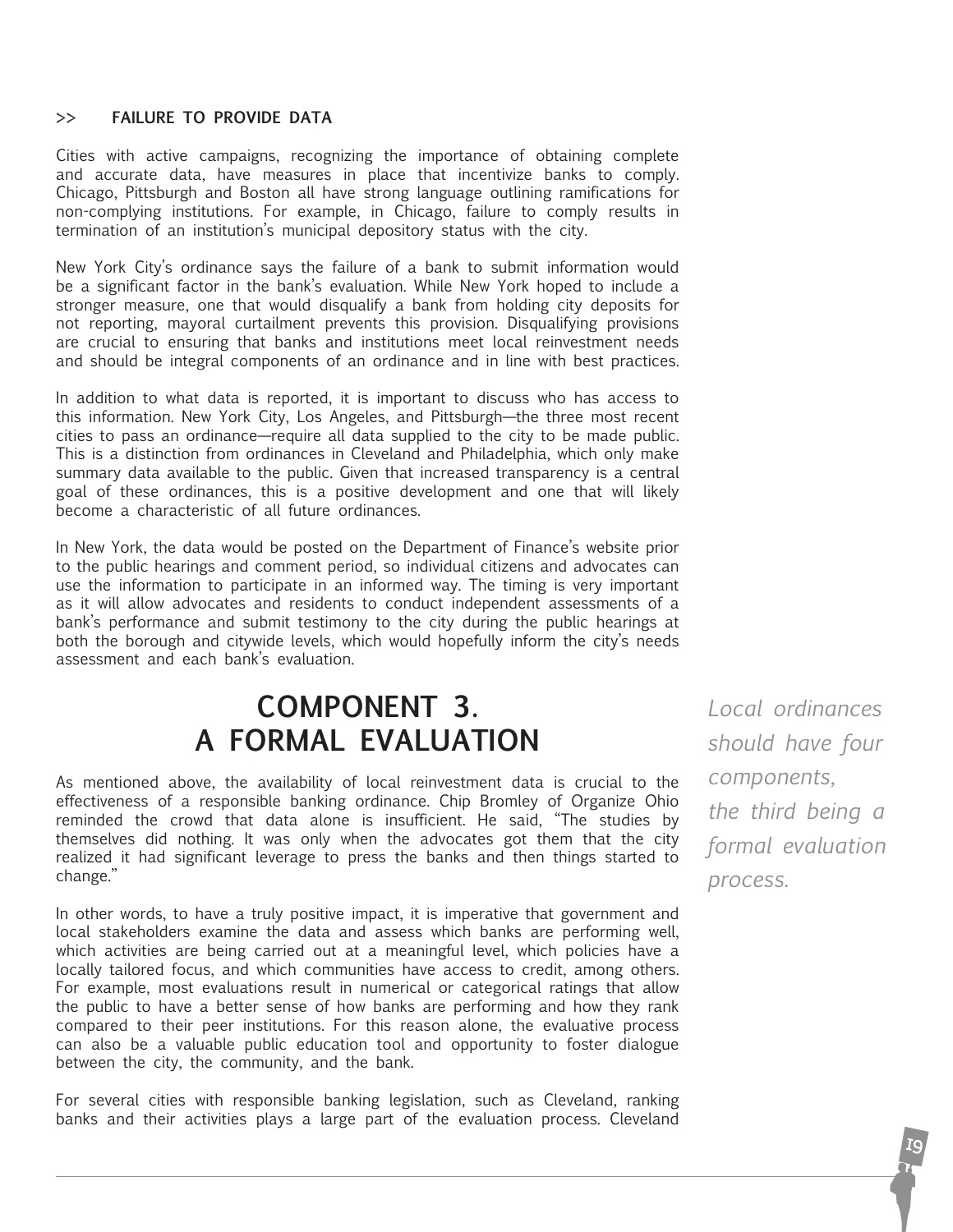coordinates with the Director of Finance to process and evaluate institutions who wish to receive deposits from the city of Cleveland. The evaluation is based on the bank's service and investment to residents and businesses in Cleveland neighborhoods. `Banks seeking to become eligible depositories are evaluated based on the qualitative and quantitative information they provide related to: a) residential lending; b) commercial lending; c) their most recent annual report; and d) a statement with timetables describing current and proposed initiatives, such as loans and services to address credit needs of the city, including low- and moderateincome and minority residents.

The Finance Department's (DOF) summary of its evaluation of the banks based on these criteria and rankings of each lender are compiled in a CRA recommendation report. As part of the evaluation, a bank is scored and ranked based on its actual versus proposed lending and investments, a narrative response provided by the bank to explain its activities, its branch network, and the bank's record of employing minorities and females in executive level positions. Interestingly, the evaluation also discusses which banks currently provide certain services to the city and which institutions the DOF recommends to provide these services going forward based on their rankings.

In Cleveland's 2011 recommendation report, Fifth Third Bank had the highest score of 95, followed by Key Bank with a score of 87. It is no surprise that these two banks ranked the highest among their peers. In 2010, both banks exceeded the proposed goals they had established in 2008. These proposed goals cover the years 2008-2011. Fifth Third Bank exceeded its lending and investment goals by 124% while Key Bank exceeded it established goals by 116%.

It should also be noted and applauded that in addition to Fifth Third and Key Banks commitment, every existing depository bank has met at least 60% of their goals, which means they are on pace to meet their goals. And most of these banks have met 75% or more. Overall, since the inception of Cleveland's banking program, the investment pattern by banks has been reversed and banks are stronger participants in meeting the city's credit needs, as seen through their commitment of reaching and/or exceeding their lending and investment goals.

This report is then sent to the Reinvestment Review Committee. The Committee is made up of eight members including one member of the administration chosen from the Department of Economic Development, one member of the administration chosen from the Department of Community Development, one representative from the citywide bank clearinghouse, two members of City Council and two members of community organizations whose principal purpose is neighborhood development. The Committee then issues a report analyzing and evaluating the information submitted and provides a recommendation to City Council as to which institutions have acted in compliance and should be eligible to hold deposits. For institutions that fail to comply with the terms of the contract, Cleveland will withdraw the city's deposits and terminate the contract with the eligible depository. Cleveland makes the CRA recommendation report and analysis available for public inspection.

Cleveland's recent evaluation, completed in fall 2011, recommended that seven of the nine banks seeking to be eligible depositories be approved. The two banks that were not approved—Wells Fargo and New York Community Bank—were relatively new to the market. This is representative of many of the cities that have conducted evaluations. In Cleveland, Wells Fargo does not have any branches or employees in Cleveland, and New York Community Bank, which acquired Ohio Savings Bank, closed

*Under Cleveland's banking program, banks are stronger at meeting the city's credit needs*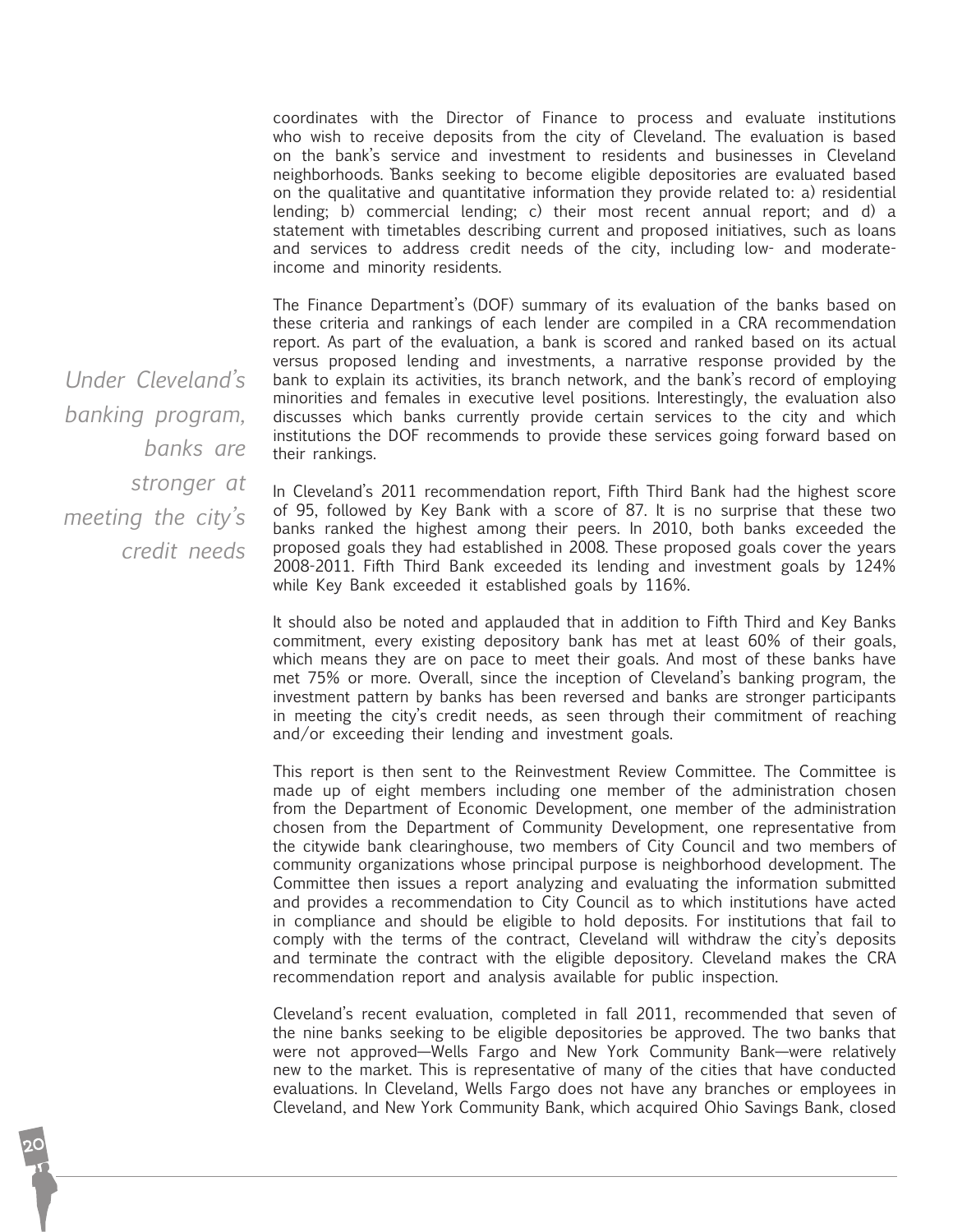a branch in a LMI neighborhood and failed to make any loans to LMI borrowers. In fact, the city of Cleveland wrote a negative letter to the FDIC concerning New York Community Bank's branch closing, which likely contributed to the bank receiving a "Needs to Improve" on its most recent CRA exam. Both the city's evaluation and its reinvestment review committee argued that the lack of serving the reinvestment needs of the city precluded the banks from being depositories.

This recommendation shows great political courage and highlights the importance of a city that follows up its evaluation with business decisions which only reward high performing banks.

The City of Philadelphia is unique in that they have outsourced the evaluation of bank performance to Econsult, an independent economic consultant. Econsult evaluates the banks' reports and co-authors analytical studies on institutional activity in Philadelphia. Econsult publishes a report on an annual basis and has been doing so since 2007. In 2005 and 2006, NCRC produced the first two reports and established the framework for evaluating banks that Econsult has used and adapted in their subsequent reports.

The evaluation process overseen by Econsult lasts about six months. In September, the Econsult team begins analyzing the bank data, which takes about two months. In December, the report is reviewed by the city and the banks. The report goes into production in January and is published in February. Once the report is released, each Authorized Depository (AD) is required to formally reply to the report.

Econsult's report informs another report produced by the City Treasurer that highlights any reactions and remedies to reported bank data. The Treasurer presents the report to the President of the City Council on July 1 of each year. The City Treasurer then determines, based on supplied bank information, whether or not each bank and institution on the list of potential city depositors has complied with each requirement. If not, the city opts to withdraw all its funds from any bank or institution that has not complied with each requirement. The City of Philadelphia reports are available online.

This rigorous evaluation is possible at only a very modest cost to the city. Lee Huang, Director of Econsult, said, "The study that we conduct costs the city far less than \$50,000 a year." While it is true that the New York City ordinance would likely apply to more banks, probably 36 institutions compared to Philadelphia's 13, it seems likely that even a much more robust evaluation infrastructure would not be a significant cost to the city.

Furthermore, as Josh Silver from NCRC, acknowledges, "There are certainly costs to implement an ordinance. However, the benefits far outweigh the costs. The experience of Philadelphia and Cleveland demonstrate that there is more private investment and increased tax revenue from higher property values and economic activity as a result of banks being encouraged to be better partners and increase responsible lending and investing in city neighborhoods."

Of the recent cities to pass an RBA, Pittsburgh's evaluation process is the most rigorous. The City Controller is charged with conducting an evaluation on an annual basis for each financial institution receiving city deposits. The city has developed a straightforward manner for conducting this evaluation. According to the statute, the City Controller shall assign a numerical score between 1 and 5, with 1 being poor performance and 5 being excellent performance, for twelve distinct criteria.

*Philadelphia and Cleveland demonstrate that there is more private investment and increased tax revenue and economic activity as a result of banks being encouraged to increase responsible lending and investing in city neighborhoods.*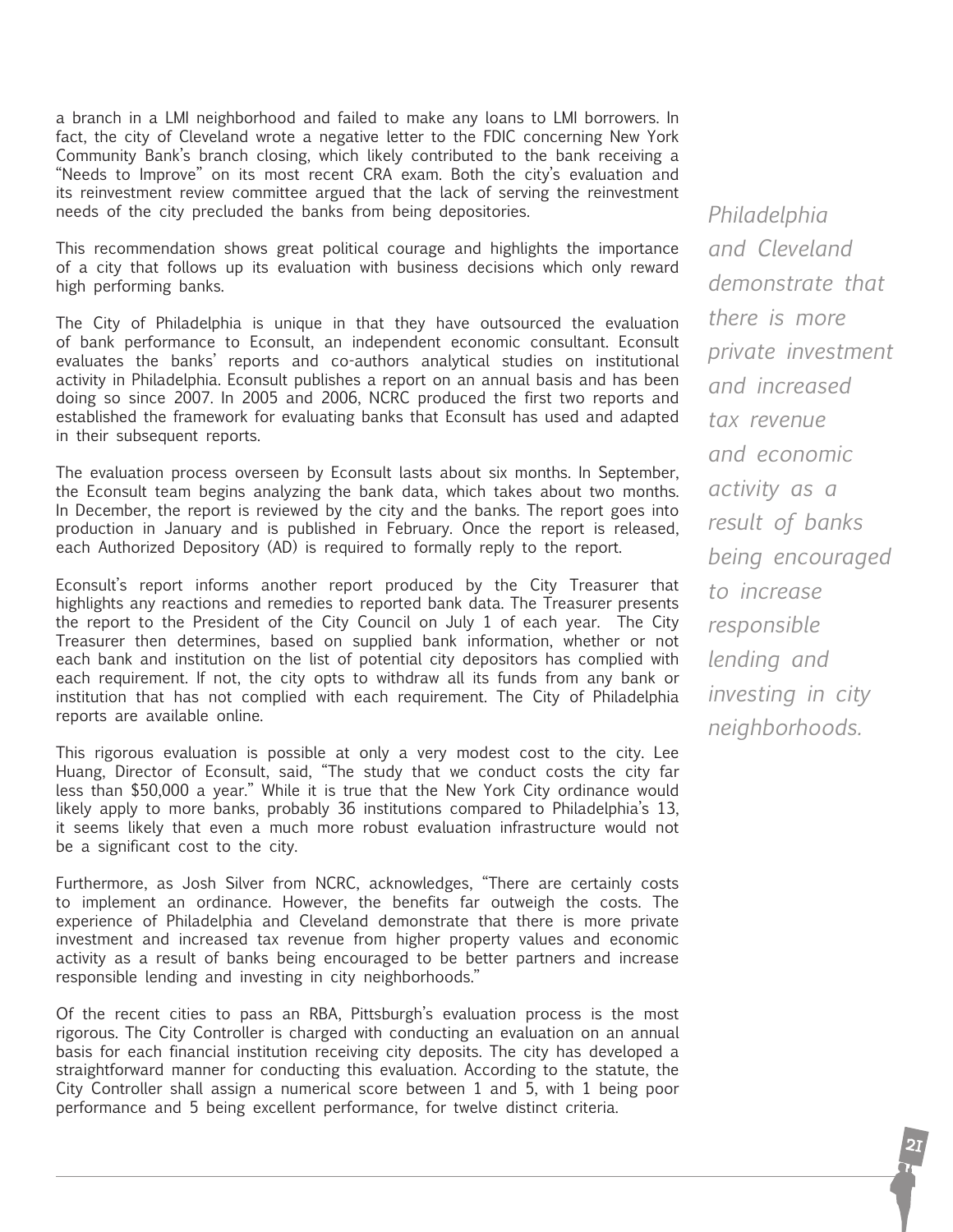The numerical scores for each of the criteria are averaged together to obtain an overall score of 1 to 5 for each institution. This score will be the institution's "Responsible Banking and Neighborhood Reinvestment Score." A 1- to 5-scoring system is easy to understand and should provide a meaningful distinction between "poor" and "excellent" performing banks.

A draft of the scores awarded for each category as well as the final score shall be submitted as a memo to each financial institution evaluated and each institution is given 30 days to discuss the scores with the Controller. This seems like a fair, reasonable way for the banks to address any concerns with the City's evaluation and something that will ultimately lead to greater legitimacy of the "Responsible Banking and Neighborhood Reinvestment Score." If future laws adopt this approach, the general public should also have the opportunity to offer input on preliminary reports and scores at public hearings and during public comment periods to ensure that city officials are receiving the full perspective on their initial assessment of bank performance.

*The Responsible Banking and Neighborhood Reinvestment scores have a clear economic benefit for the banks.* 

Each bank's score will be one of the factors, together with an analysis of the institution's overall financial health and ranges of services offered to the City, used to determine at what level the City will continue to do business with the financial institution. An institution which receives a score of 3 to 5 shall be deemed a qualified depository, while an institution with receives a score of 1 or 2 will be unqualified.

These scores have a clear economic benefit for the banks. The ordinance states that the Reinvestment Review Committee, which will be discussed further in the next section, may recommend to the City Controller to increase the level of City banking business with banks that score in the top 10%, withdraw City banking business with banks ranking in the bottom 10%, or take other steps, consistent with sound fiscal practice and applicable law, as may be necessary or desirable.

In Los Angeles, although the city will not conduct a formal evaluation of the bank data, the ordinance stipulates that the City Administrative Officer will produce a matrix of the information provided by the financial institutions. The matrix, potentially similar to the one ANHD includes as part of our "State of Bank Reinvestment" report, will provide a compelling visual of how each bank compares to its peers across all activities. Short of a formal evaluation, this is a creative approach that will likely allow the public to draw its own conclusions related to bank performance.

Cleveland, Philadelphia, and Pittsburgh—while establishing unique structures—have all developed a rigorous evaluation. It cannot be overstated how important this is not just for an accurate assessment of performance, but for accountability purposes. In New York, a considerable amount of time was spent discussing the appropriate amount of oversight. For advocates, there was a concern that without enough rigor the system would give way to grade inflation, an issue that has diluted the usefulness of federal and state CRA exams. Given our experience with banks touting their passing CRA grades every time the community raised an issue, it was not difficult for us to imagine a scenario where a potentially inflated grade given by the city would lead to a similar situation. Thus, ratings or scores alone are insufficient; they must be accompanied by a meaningful evaluation based on local data and ideally, public input too. In New York, there will be a robust evaluation that is informed by bank data, especially how it responds to the city needs assessment, and public input which will solicited at hearings and in written testimony, though no formal ratings.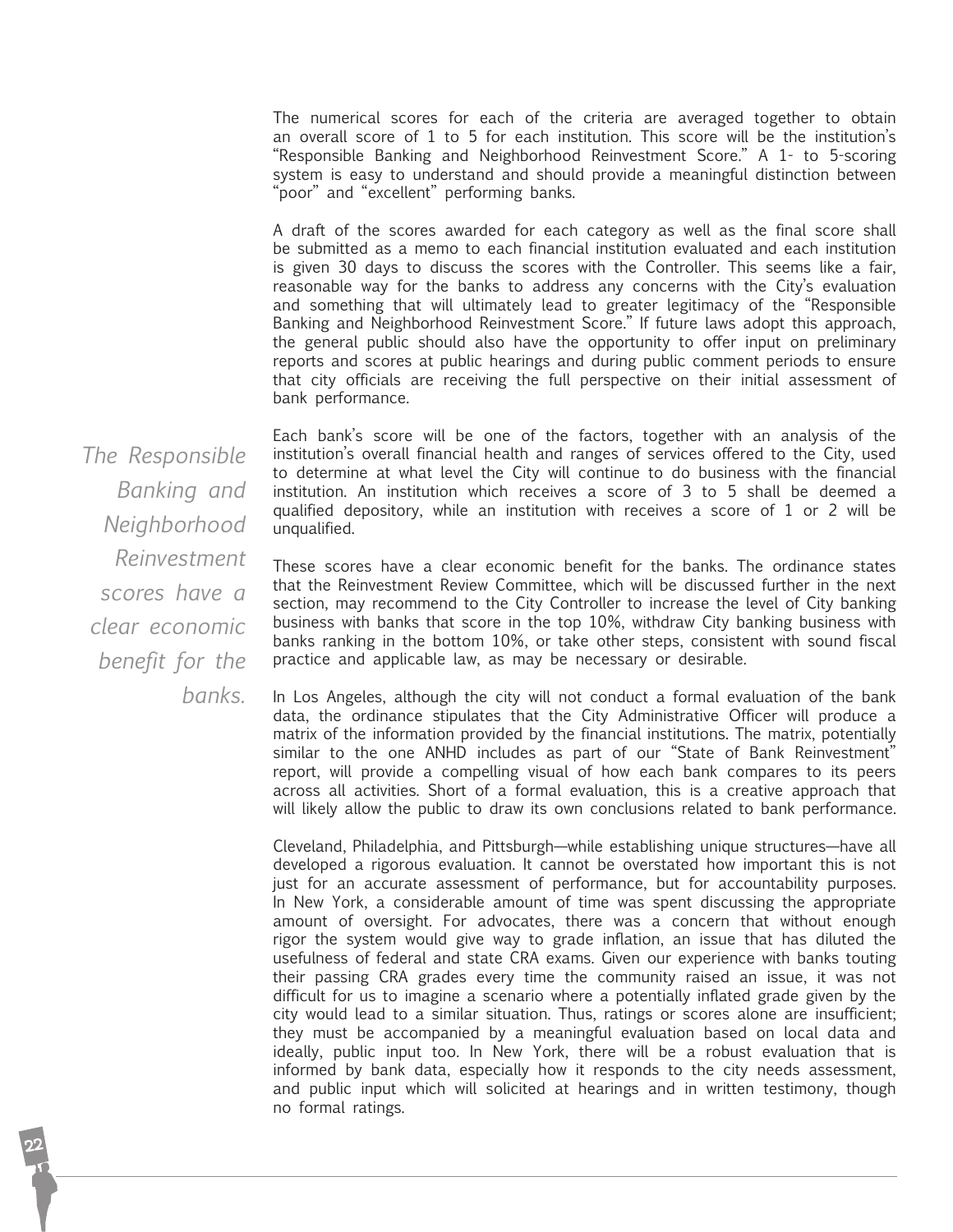### **component 4. Opportunities to Engage the Community**

If bank accountability is a campaign goal, community participation should be an integral part of both the reporting and evaluation. Indeed, a large component of many of the current responsible banking ordinances is the creation of a formal role for the public in evaluating the performance of a bank. Interestingly, Cleveland and Philadelphia—the two cities with ordinances already on the books—did not include this in their respective laws.

Regardless, Chip Bromley, Director of Organize Ohio, highlighted that the ordinance provides significant leverage for the public and city of Cleveland to influence the business and policy decisions of banks. He said, "The institutional commitment from the city helps a lot in our efforts to prevent New York Community Bank from closing a branch in an LMI neighborhood. The fact that we have a statute keeps the mayor and the City Council very engaged in these issues and helped bring attention and legitimacy to our concerns."

The City of New York was intent on including a formal role for the public in its local ordinance. Given the overall goal of NYC's ordinance is to increase transparency and accountability, local stakeholders felt deeply that there must an opportunity for the public to provide input regarding the performance of banks. For this reason, the city created a "Community Investment Advisory Board" as well as a series of public hearings and an opportunity to submit written comments. The Board is made up of eight members, two of which will be representatives—appointed by the Speaker of the City Council—from the community development / consumer advocate and small business industries.

The Board will be charged with conducting a citywide credit needs assessment every two years. The needs assessment will assess the credit, financial and banking services needs throughout the city with a particular emphasis on low- and moderateincome individuals and communities, by means including but not limited to:

- Convening at least one public hearing in each borough of the city,
- Accepting, reviewing, and considering public comments which describe the nature and extent of such needs,
- Considering the data and information collected by the board.

Also as part of the needs assessment, the board will establish benchmarks, best practices and recommendations for meeting the needs identified in the assessment. To facilitate the board's activities, data banks report will be made available on the Department of Finance's (DOF) website prior to the commencement of the public process. DOF must account for how the public's testimony factored in the city's assessment.

The board, working with DOF, will also issue an annual report in plain language which addresses how each bank seeking to be a city depository is meeting the needs outlined in the assessment, identifies areas of improvement from past evaluations, identifies any bank's failure to provide reinvestment data, summarizes written comments that were submitted as part of the public hearings, and summarizes—in tabular format—the data provided by the banks. The report will be published and

*Local ordinances should have four components, the fourth being a robust mechanism for soliciting public input.*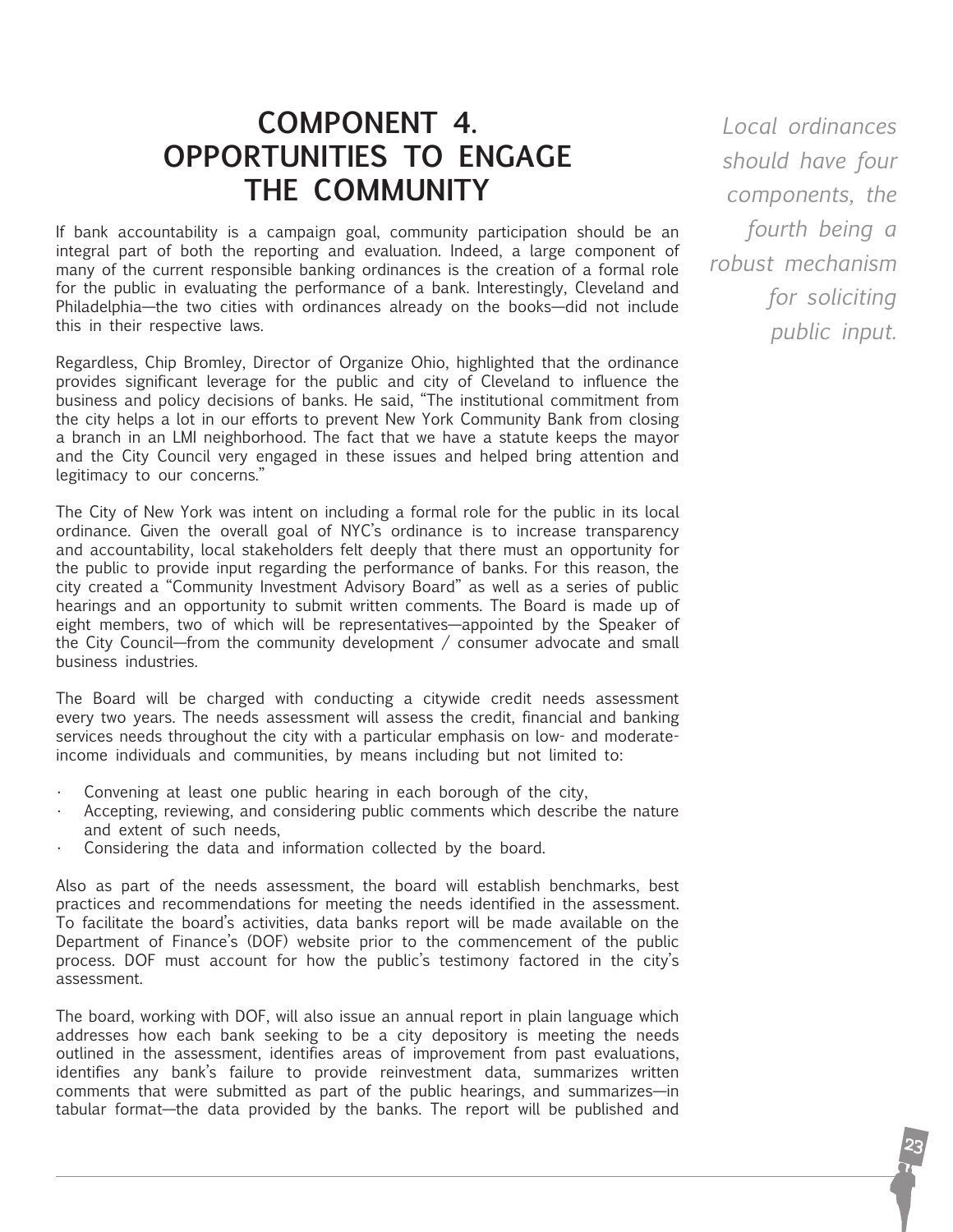sent to the City Banking Commission prior to designation and may factor into which banks the Commission designates as eligible to hold deposits.

In addition to the hearings coordinated by the Board and DOF, the City Council has the authority to call oversight and evaluation hearings to determine whether the process is working and if the Commissioner's evaluation is fair and accurate. Pittsburgh has also created a body, the Reinvestment Review Committee (RRC), which includes public involvement. The RRC plays an advisory role with the Director of Finance and is made up of nine members, two of which are members of community-based organizations. One of the two community members must be a representative of a minority-led community organization.

If there is no formal role for the public through an advisory committee, public hearing or comment period, local advocates should always look to obtain information from local stakeholders regarding bank reinvestment activities. Some ways to do this are to hold regular council hearings, bank actions, or letter writing campaigns to your local representatives. In addition to providing an "on the ground" assessment of how banks are performing, these actions provide a great opportunity to engage the community and build support for the ordinance. *In addition* 

#### **>> Other Considerations When Drafting Legislation**

In addition to analysis of lending, investment, services and philanthropy, some cities have included other requirements or additional considerations in their local ordinances. Much of the time these considerations have been included to respond to a particularly pervasive and acute problem, such as the foreclosure crisis. Other times the consideration has less to do with a particular problem or need, but rather about a process or tactical issue.

#### **Pledges**

Pledges or affidavits share a similar spirit of encouraging good behavior by the banks. Some cities ask banks to commit to pledges of working with local vendors or pledging to more community reinvestment. The reason for pledges is to encourage responsible lending. While cities would prefer to require or forbid the activities covered by these pledges, several lawsuits have found laws that may impinge on a bank's ability to make business decisions to be illegal.

Half of the cities have pledges or affidavit requirements included in their local responsible banking ordinances. For example, the city of Boston requests banks to make seven pledges, including: (a) community reinvestment, (b) refrain from evicting tenants from foreclosed or distressed residential properties in the city, (c ) establish whistle blowing mechanisms that protect employees, (d) make best efforts to abide by state usury laws, (e) not to engage in predatory lending activities, including marketing consumer financial products, consumer loans, commercial loans and residential loans to residents of Boston that cannot reasonably repay those loans without undue hardship, (f) not to discriminate against individuals or groups seeking loans or services, and (g) not to engage in redlining activities against the city and neighborhoods within Boston.

Pittsburgh also requests banks to submit pledges indicating their efforts to have trained loan officers with a clearly defined focus on "neighborhood development" finance, a commitment to affirmatively market and make available banking services throughout the city, a willingness to participate in the financing of publicly-

*to analysis of lending, investment, services and philanthropy, some cities have included additional considerations in their local ordinances.*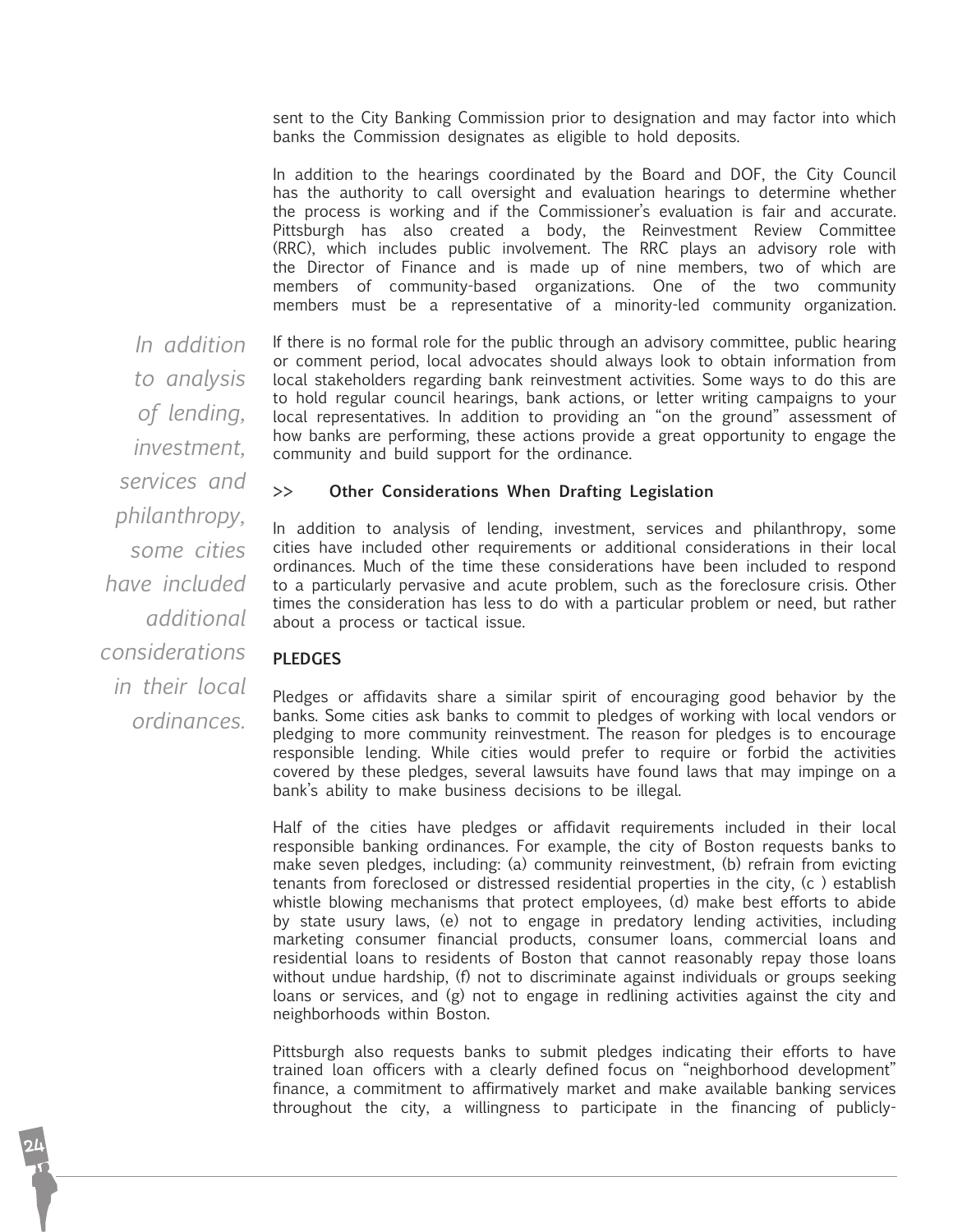subsidized neighborhood development projects, cooperate with and support nonprofit neighborhood development organizations, and commit to safe and sound financial products and investments, adhering to federal and local anti-discrimination laws.

In addition, Cleveland requires banks to pledge to purchase goods and services from local vendors and agree to not engage in predatory lending. Philadelphia and Minneapolis also have pledge or affidavit requirements in their local ordinances.

#### **Student loans**

Boston is the only city to require student loan information. Boston requires institutions to also disclose student loan data including the number and dollar amount of student loans.

It should be apparent that there is no one best way to craft a Responsible Banking Act. Its effectiveness is rooted in the fact it can be developed to respond to the particular issues and recognize the unique political and legal realities in a given city. Therefore, when initiating a campaign, it is advisable that the leaders have a clear sense of both their goals and these structural issues.

## **Part iI: Building a Campaign**

The road to passing a local responsible banking ordinance is likely long and difficult. In addition to the challenges associated with solidifying political support and community engagement, fierce opposition from the banking industry will be inevitable. Elected officials and advocates interested in pursuing this strategy must have a comprehensive plan for building a campaign that has clear objectives, tactics, resources, and leadership. Margaret Hughes, Executive Director of Brooklyn Congregations United, perfectly summarized the importance of this. She said, "We always approached this campaign as a long-term endeavor and therefore took the time to build consensus and a lasting foundation. We educated the community, engaged in direct action, built support with elected officials and never lost sight of the ultimate goal—more responsive banks."

The section below covers many of the core components of a successful campaign.

#### **>> Why an Ordinance?**

It is not a secret that communities across the country have been devastated by a lack of access to affordable credit. Every participant at the convening had a personal story to share about the real struggle going on back home and the feelings of powerlessness experienced by consumers and communities that are trying to hold onto their homes or small businesses, or build and keep wealth, or protect the fabric of their neighborhood that has become frayed because of diminishing private investments and public services. Councilor Felix Arroyo articulated the many banking needs that drove him to introduce "Invest in Boston," including stalled development projects, difficulty first-time homebuyers face getting a mortgage, fewer small business loans, and increasing income inequality.

*It should be apparent that there is no single best way to craft a Responsible Banking Act.*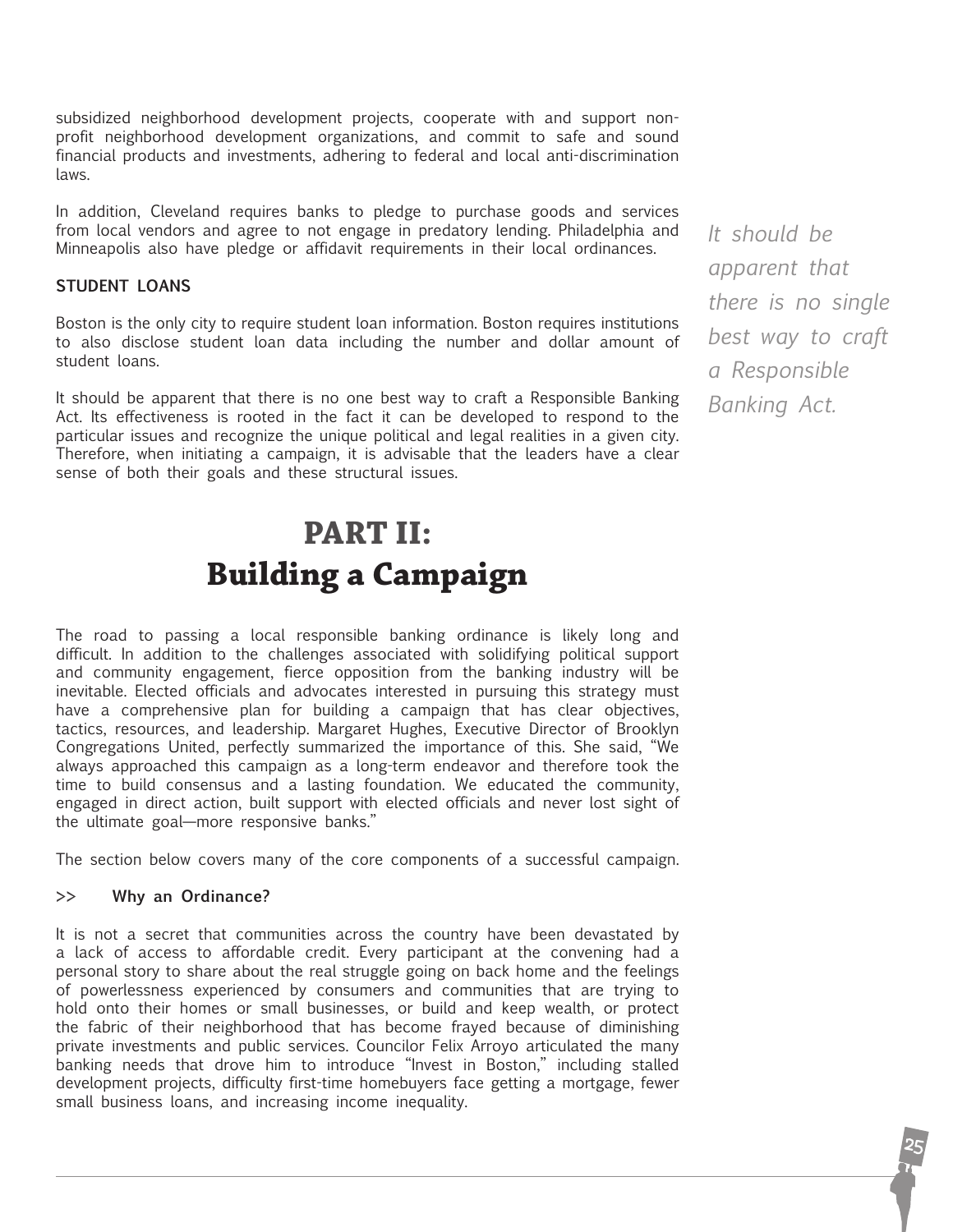Responsible banking ordinances are about quantifiable commitments a bank makes to a municipality or county; however, they are also about creating a process that fosters greater dialogue between the community, government and the banking industry at a local level. Thus, although local responsible banking ordinances may take place in a specific geographical area, it is important to acknowledge they are also leading to a national movement that is calling for greater transparency, accountability, and investment. Josh Silver, Vice President for Research and Policy at NCRC, reminds us that, "We need local responsible banking ordinances to get CRA and banks focused back on our neighborhoods, and local and state laws create pressure for stronger national laws." Indeed, by passing local ordinances, we are sending a strong message to our federal elected officials and regulatory agencies—both of whom have far greater authority to affect bank behavior—that they need to act.

*It is important to highlight when banks have reduced their commitments and become less responsive to the community.*

#### **>> What are the Goals of an Ordinance?**

Before a campaign can be launched officially, it is important that all stakeholders and particularly community members understand why local ordinances are important and achieve consensus about what they are meant to achieve. If there is disagreement and/or misunderstanding about the ordinance's goals, it will certainly impact the success of the campaign. NYC Council Member Brad Lander succinctly synthesized the goal of responsible banking ordinances. He said, "We must make irresponsible banking hard or impossible, and responsible banking the norm."

Of course, many of the goals are driven by the fact that federal CRA exams do not usually evaluate bank activities at the city- or neighborhood-level. More specifically, a goal of any ordinance should be the establishment of a process that facilitates formal, regular communication between the bank, the city and the community. If the process is thoughtfully and strategically developed, an ordinance will allow local government and the community to:

- Have access to local data on lending, investments, and services;
- Negotiate reinvestment goals and commitments with depository banks;
- • Monitor the progress of banks toward meeting the goals and objectives stated in their plans;
- Create partnerships that provide for the exchange of information;
- Evaluate bank performance related to provision of loans, investment and services

Given the goal of encouraging a meaningful and appropriate amount of reinvestment, it is important to highlight when banks have reduced their commitments and become less responsive to the community.

Council Member Al Vann, lead sponsor of New York City's ordinance, said, "This bill is about transparency. We need information. But the spirit of this request is not about confrontation; it is about collaboration."

As Part I detailed, another important, though more abstract goal, is expanding opportunities to organize and engage the community. Bethany Davidson from PCRG said they tried to formalize a seat at the table for community leaders by creating a Reinvestment Review Committee. This idea initially did not generate a lot of support, however, since there is little political will to create more committees. Thus, campaign strategists must always think of fresh, creative ways to get the community involved without raising objections based on limiting bureaucracy.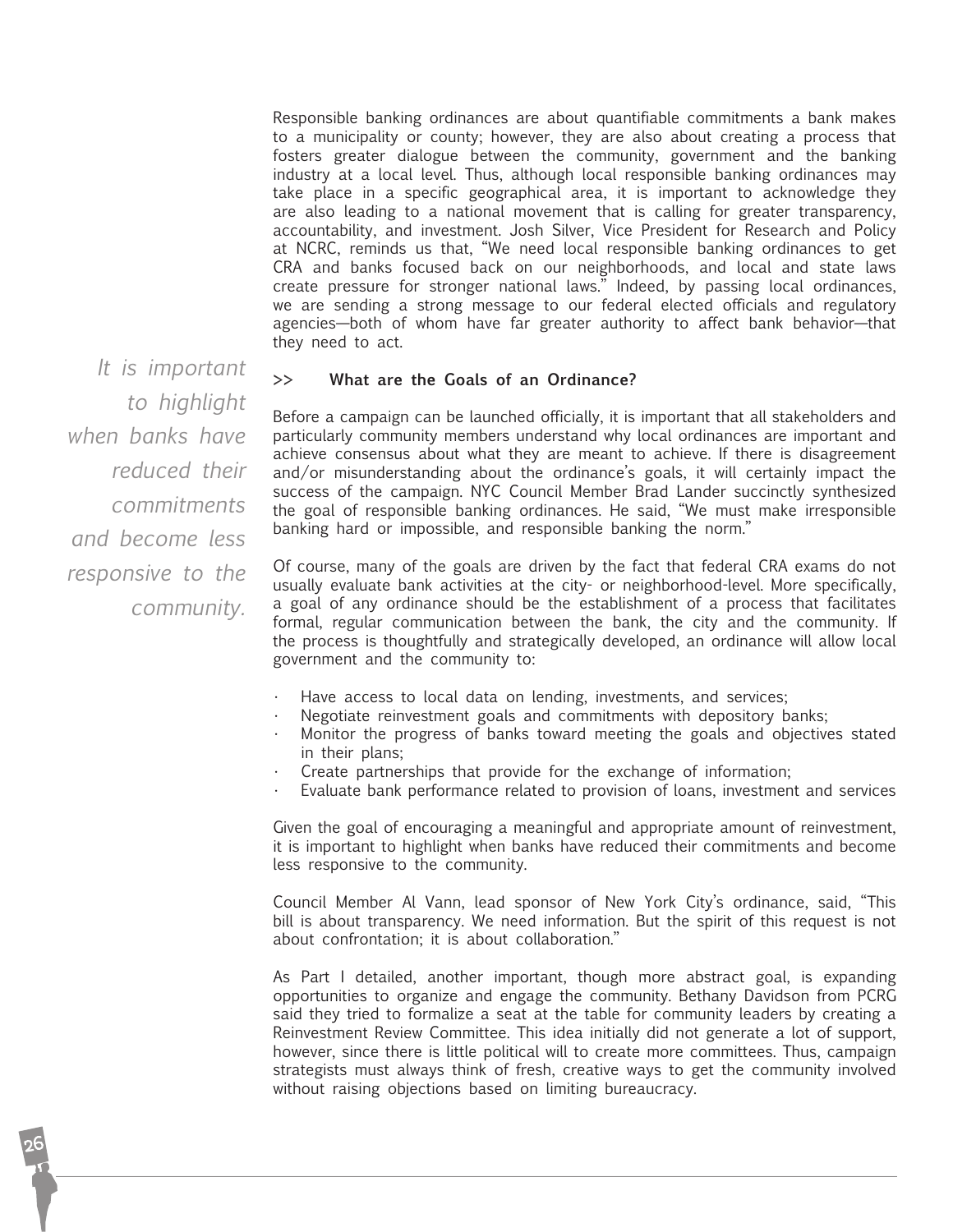#### **>> How Should Campaigns Be Structured?**

There are many ways to structure a campaign: attack the banks and try to capitalize on the populist anger that is now raging in streets, collaborate with elected officials and government officials to pass a strong bill that may face fierce opposition, or attempt to neutralize opposition by the banking industry by working with them to craft a mutually acceptable bill. While it may be appealing to choose the first approach and assail the banking industry, one must remember the important and potentially positive role banks play in reinvesting in our communities. In New York, we balanced grassroots pressure with a moderate message and bill. We made this decision given the role banks play here in partnering with government agencies to develop affordable housing and fuel community development initiatives. To a certain extent, it seems like most cities currently pursuing a local ordinance are taking a more low-key approach and refraining from vocally attacking the banks in the hope to not generate great opposition.

In Los Angeles, on the other hand, community support did not propel the ordinance initially. Strong momentum first was generated when the Occupy LA movement took up the bill and started aggressively pushing for its passage. Sarah Brennan said, "We have had a lot of important partners—legal aid, housing groups, faith leaders, and unions—but Occupy LA de-fibrillated the process." Other less traditional supporters including a community bank, the Latino Business Chamber, and CDFIs have also been key. Finally, Brennan acknowledged that Council Member Alarcon's got a lot of "non-lefty" credibility from bank stress test firms that debunked banks assertions that they did not have the capacity of providing the required data.

Thus, while either strategy may prove viable, it is imperative to consider the important allies that can serve as a catalyst for moving the bill. Any list of allies must begin and end with the community. As Benjamin Dulchin said, "NYC's strategy for the responsible banking act was founded on the premise that CRA works best when it is a vehicle for the community to bring banks to the table."

Boston's experience over the past three decades underscores the importance of placing the community at the center of a campaign. Tom Callahan echoed the sentiment that public support—from both the community and political leaders—is fundamental to the success of local strategies. Callahan said Boston's story begins in 1989 when the Federal Reserve Bank published a report that detailed racial disparities. Soon after the Fed report was released, the Mayor issued a "Linked Deposit" Executive Order. The Order, which ties city deposits to bank performance, included a ranking system and resulted in removing \$30 million of public funds from an underperforming bank. The Order also changed for the better the way communities interacted with banks.

However, after a decade of better bank performance driven by community activism, a new administration allowed the quality of the report to slip and stopped issuing it altogether in 2008. It was not long before banks began to reduce their reinvestment activities and ties to local communities. Callahan said, "The lesson is we will always need to keep on it, to apply pressure, to be the enforcers of CRA because if the community is not active, any law or policy will fall by the wayside."

Council Member Richard Alarcon said, "You have got to engage the community. The key to the L.A. ordinance moving is the community. It is because of the community that we will be able to pass this law."

*CRA works best when it is a vehicle for the community to bring banks to the table*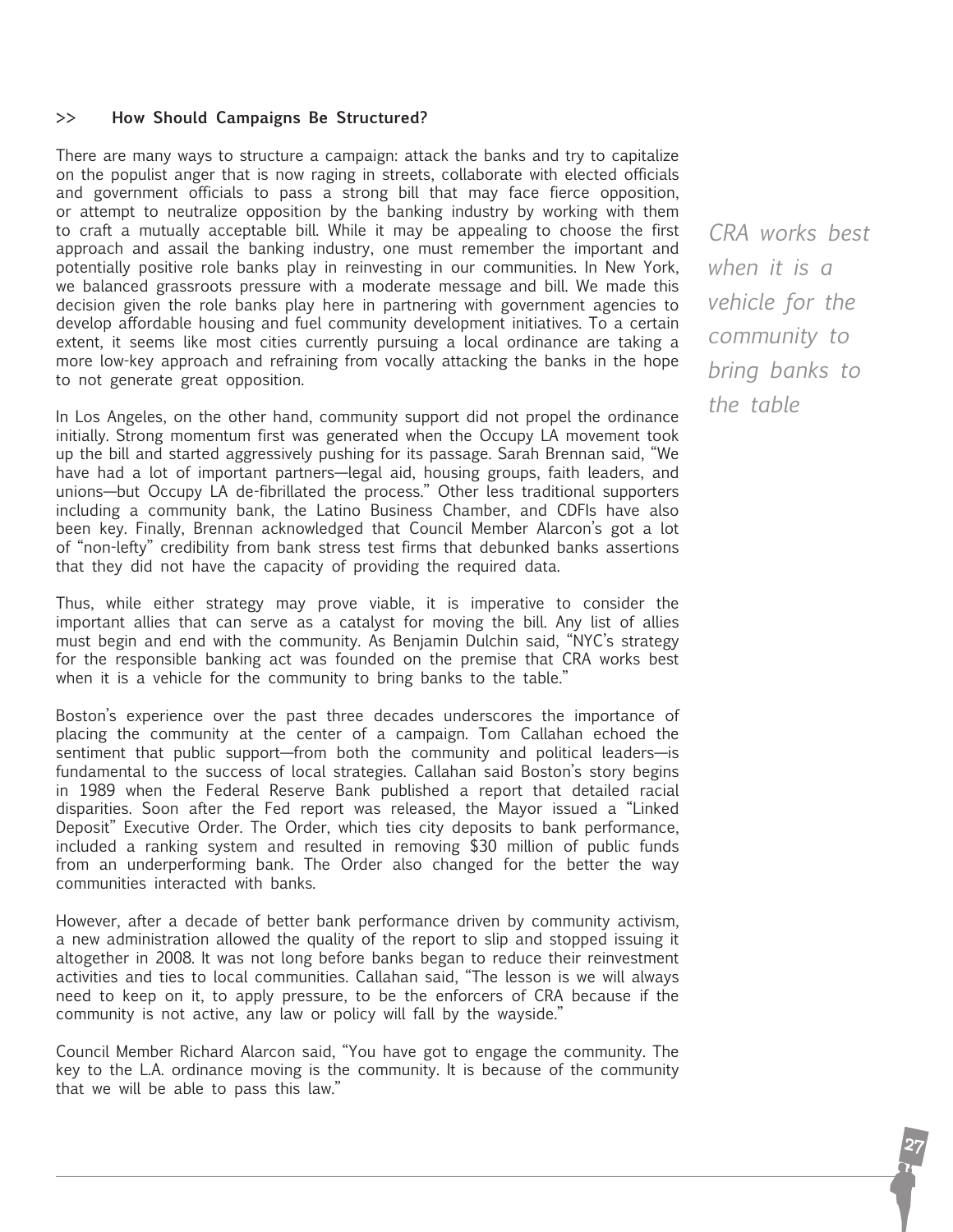*In terms of message, the fundamental question is how aggressive the language should be.*

Another important consideration in terms of developing a campaign is when banks should be brought into the process, if at all. Bethany Davidson from PCRG said she thought it was best to not engage with the banks until a bill is introduced. New York City would agree with this recommendation for two reasons. First, it would not be prudent to tip the banks off so that they could mobilize against the bill before real momentum had a chance to build. Second, it has been our experience that banks will not engage in meaningful discussions until it looks like the legislation has a real chance of moving. Also, Sarah Brennan highlighted a point that all of us have experienced. She said, "Although the pressure from large banks has been the most intense, they will only have private conversations. For public meetings, they send their lobbyists and surrogates like the Chamber of Commerce." If individual institutions will not publicly and forthrightly voice their reservations or objections to a bill, it is questionable if they are trying to engage in a productive fashion.

Bethany Davidson from PCRG said, "You need to plant seeds, create pressure, and be active on all fronts." Pittsburgh started small by putting anti-predatory language in the zoning code and later passing rules through its school board that stated all of the city's active accounts had to be in banks with an overall "outstanding" CRA rating. Although this is a laudable policy, there has to also be strong follow through. Pittsburgh, for example, removed a depository account totaling \$80 million from an institution whose CRA rating fell below this threshold.

Finally, although foreclosure may be the predominant issue today, another will probably be the most pressing problem in the future. Therefore, a campaign should push for mechanisms to ensure these policies "stay fresh." These mechanisms can be mandated in the legislation (i.e., public hearings) or informally through the implementation phase. Opportunities for people to get involved on a regular basis seem essential to making this happen and creating effective local strategies.

Indeed, a prolonged, intense effort in Kansas City has generated tremendous infrastructure for ongoing community engagement. Damien Daniels, a Community Organizer at Communities Creating Opportunities, described a recent rally they held with over 1,000 residents—the culmination of a year of conversations, meetings, and events. As mentioned above, this event prompted the City Council to pass a resolution, and built a committed base of community leaders who have now turned their attention to passing a local ordinance.

#### **>> How to Message?**

One of the principal reasons why municipalities have been seeking passage of local ordinances is the failure of state and federal regulators to adapt to the changing nature of banking and develop a regulatory structure that holds increasingly large banks accountable to individual consumers and communities. This message should be at the heart of every responsible banking ordinance campaign: our residents and communities need private investment to thrive and banks have not been fulfilling their CRA-mandated obligation to reinvest in areas in which they do business.

In terms of message, the fundamental question is how aggressive the language should be. Since the purpose of responsible banking ordinances is to leverage public deposits and business to encourage better bank performance, it seems logical to create a message around partnership and the best interest of the taxpayers. Council Member Domenic M. Recchia summarized this balance perfectly.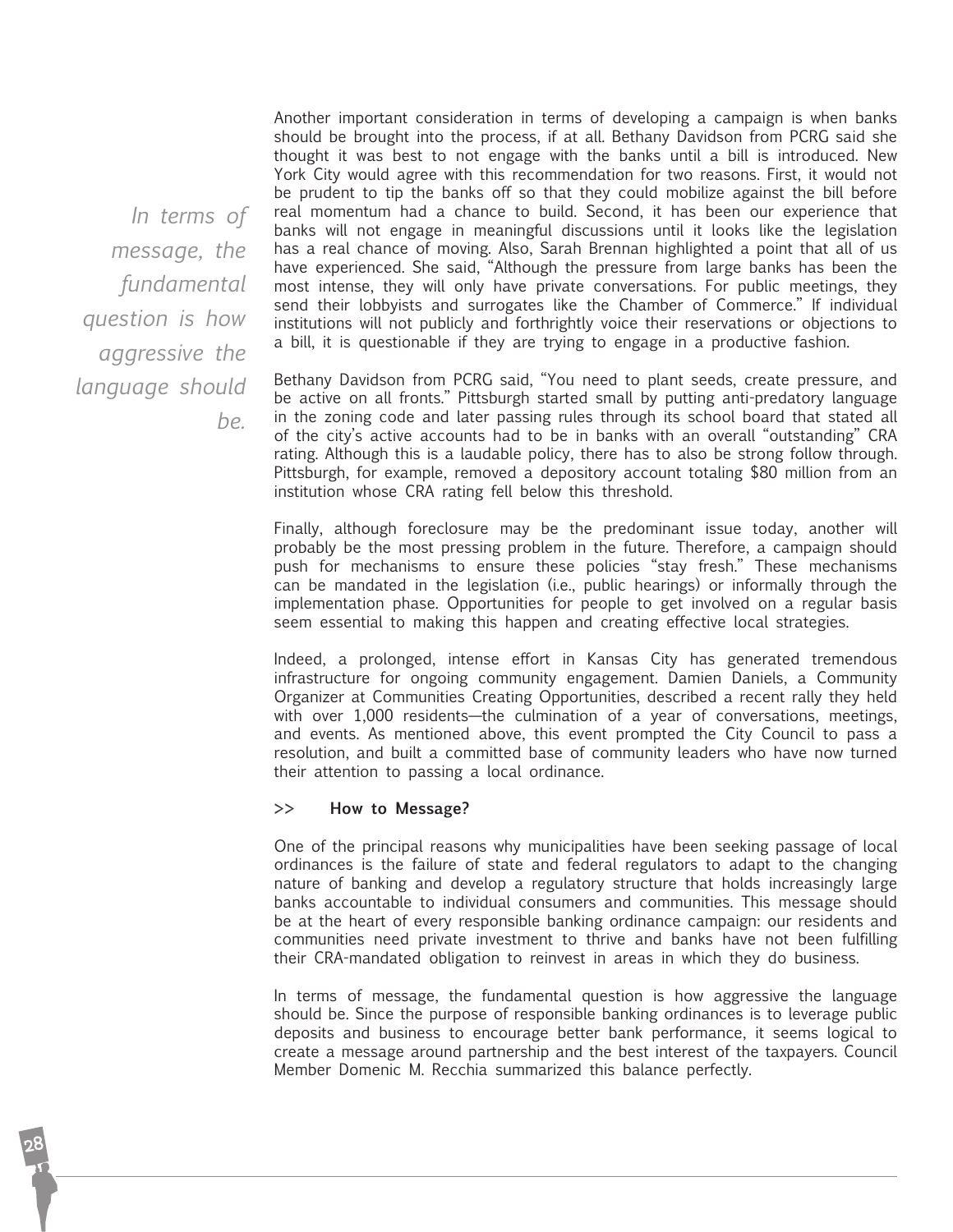He said, "It is important that taxpayer money is deposited in safe banks. However, when deciding where public funds should be deposited, the city must look at more than the interest rate the bank is providing. New York City is a huge consumer of banking services, which means banks should be responsive to the city's needs. Banks holding city deposits must also be productive partners in providing foreclosure assistance, capital to businesses looking to expand, and access to mainstream financial services for working class communities."

Sarah Ludwig, Co-Director of Neighborhood Economic Development and Advocacy Project (NEDAP), said that municipalities across the country were paying close attention to the NYC ordinance, and that it was vital to set a high bar for the language and content of the bill. ANHD's Benjamin Dulchin agreed and added, "The way we messaged this campaign to the community and the City Council was that banks are essential to the health of New York City. We were able to build support not by attacking banks but rather underscoring their centrality and crafting a bill that would incentivize banks to be more responsive partners."

While cities like Pittsburgh and New York have utilized more moderate, collaborative language, other cities have found sharp, vocal criticism was more effective at generating publicity and support for the bill's passage. For example, both Seattle and Los Angeles allied their campaign with the Occupy Movement, which has questioned the ability of the banking industry to ever serve the interests of consumers and communities.

When developing the campaign message, it is crucial to anticipate potential arguments against the bill. In cities across the country, the main objections tend to be its perceived burden on banks and government as well as redundancy and the cost to implement. However, it is illogical for reporting requirements to be both redundant and burdensome to banks. The truth is banks have the ability to use its existing systems to provide the data at a lower geographical area with minimal effort. In terms of the cost, the experience of Cleveland and Philadelphia demonstrate that the ordinances can be administered effectively at a modest cost.

Many in the audience asked questions about how to respond to criticism that these ordinances will discourage banks from wanting to do business with the city? In Philadelphia, the ordinance initially covered eight banks, but now thirteen are eligible to hold city deposits. Similarly, the number of banks seeking to do business with Cleveland has grown over time.

Cities also need to be prepared to respond to the rhetoric that responsible banking ordinances are "a solution looking for a problem" which is how the Massachusetts' Bankers Association characterized the bill. This underscores the need for advocates and elected officials to use whatever information is already publically available and anecdotal information to build a strong case of why banks have not been doing an adequate job.

Council Member Richard Alarcon said, "If New York City passes a responsible banking ordinance, it will send a powerful message to the rest of America: all ships will follow, all ships must rise."

*Cities also need to be prepared to respond to the rhetoric that responsible banking ordinances are "a solution looking for a problem"...*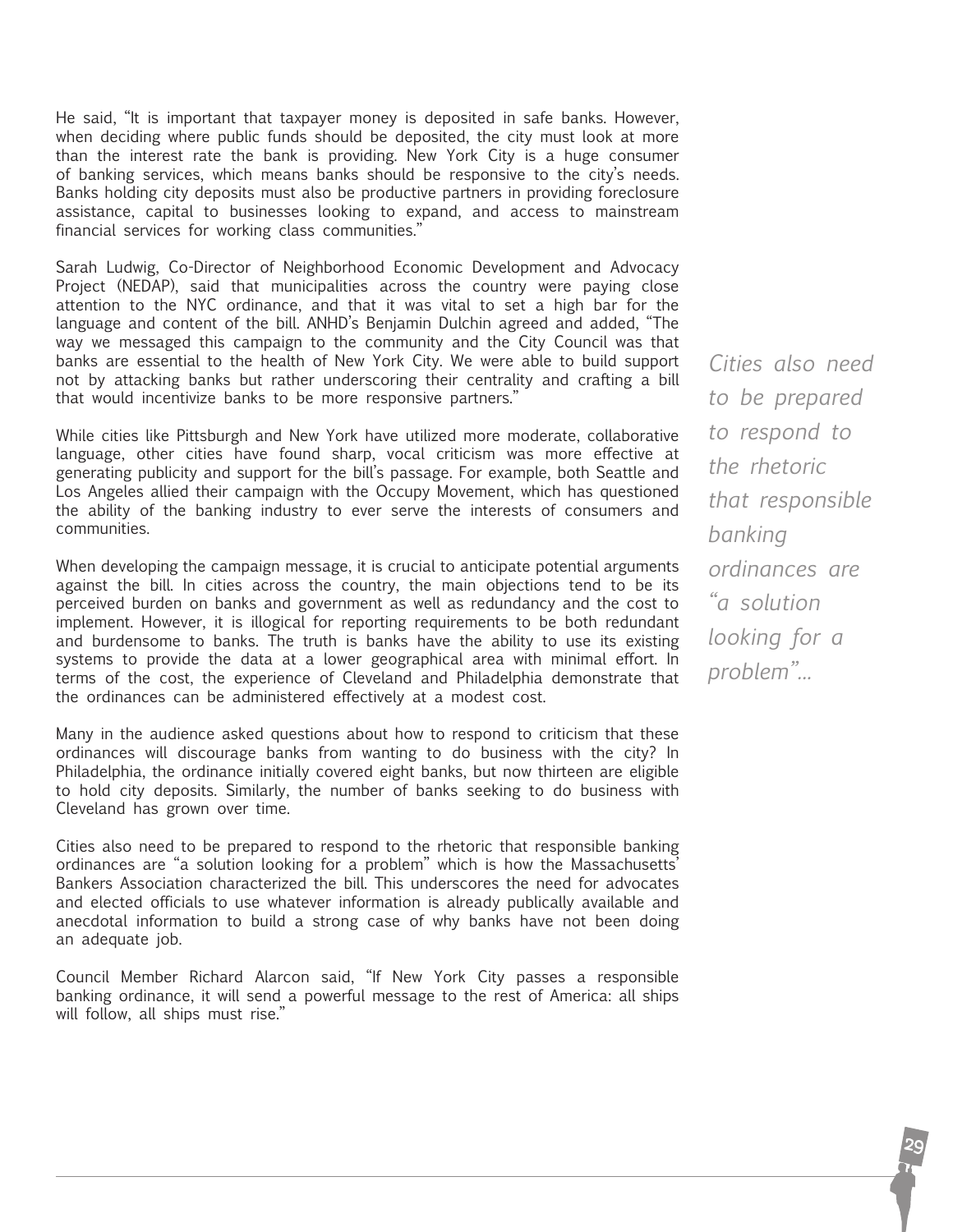# **Part III:**

## **Measuring the Impact of a Local Responsible Banking Ordinance**

There are many qualitative and quantitative ways to measure the impact of local Responsible Banking Ordinances: have banks better identified local credit needs, do consumers and communities feel better served, have banks increased their participation in government's economic and community development initiatives, does the community have access to bank data, and does this data demonstrate that covered banks perform better compared to their non-covered peers, among others? Depending on a particular stakeholder's perspective and goals, any combination of these metrics is practical. However, possibly the most compelling ways are to compare how banks covered by a local statute compare to non-covered banks as well as how covered banks perform within a city that has an ordinance compared to outside areas like the suburbs and comparable cities.

*"The examination of bank performance mandated by the local responsible banking ordinance is completely normalized. Banks have accepted it as a part of doing business with the city."*

> *Lee Huang, Director, Econsult*

From an evaluative perspective, given their longevity, it makes sense to look at how ordinances in Philadelphia and Cleveland have altered the banking landscape. Philadelphia's evaluations provide compelling evidence of the effectiveness of the city's ordinance. Based on Econsult's 2009 report, "Examining the Lending Practices of Authorized Depositories for the City of Philadelphia," we know that covered banks in Philadelphia perform better than non-covered institutions across most activities.

For example, for prime home purchase lending, the Econsult team examined thirteen factors to create a composite score for each depository. For each factor, a depository received a score according to how different it was from the average lender in Philadelphia. If the depository was better than average, the score is positive; if it was below average, the score is negative. None of the depositories measured had negative composite scores, suggesting that all performed better than the average home mortgage lender in the city in 2009. More specifically, in aggregate, city depositories made a larger percentage of loans than all lenders to African-American borrowers and to borrowers in minority tracts. This was true of home purchase loans, home refinance loans, and home improvement loans.

In Philadelphia, covered institutions are now responsible for 55% of the lending to small businesses, up from 40% when the ordinance was passed. This demonstrates that covered banks either increased their lending or reduced it at a smaller percentage compared to non-covered institutions. Furthermore, the percentage of loans to small businesses in low- and moderate-income areas is far greater for Philadelphia than for its surroundings counties. Comparing lending in Philadelphia with lending in the suburban counties by income levels and by minority status for businesses with revenues less than \$1 million, Philadelphia has a higher performance ratio. Additionally, the rate of lending to small businesses in low- and moderateincome areas is greater for Philadelphia than for the suburban counties combined. For example, 16.9% of loans to small businesses in Philadelphia were in low-income tracts, compared to just 0.4% of loans in the suburbs. Moreover, 35.2% of loans to small businesses in Philadelphia were in moderate-income tracts, whereas it is just 4.4% in the suburbs.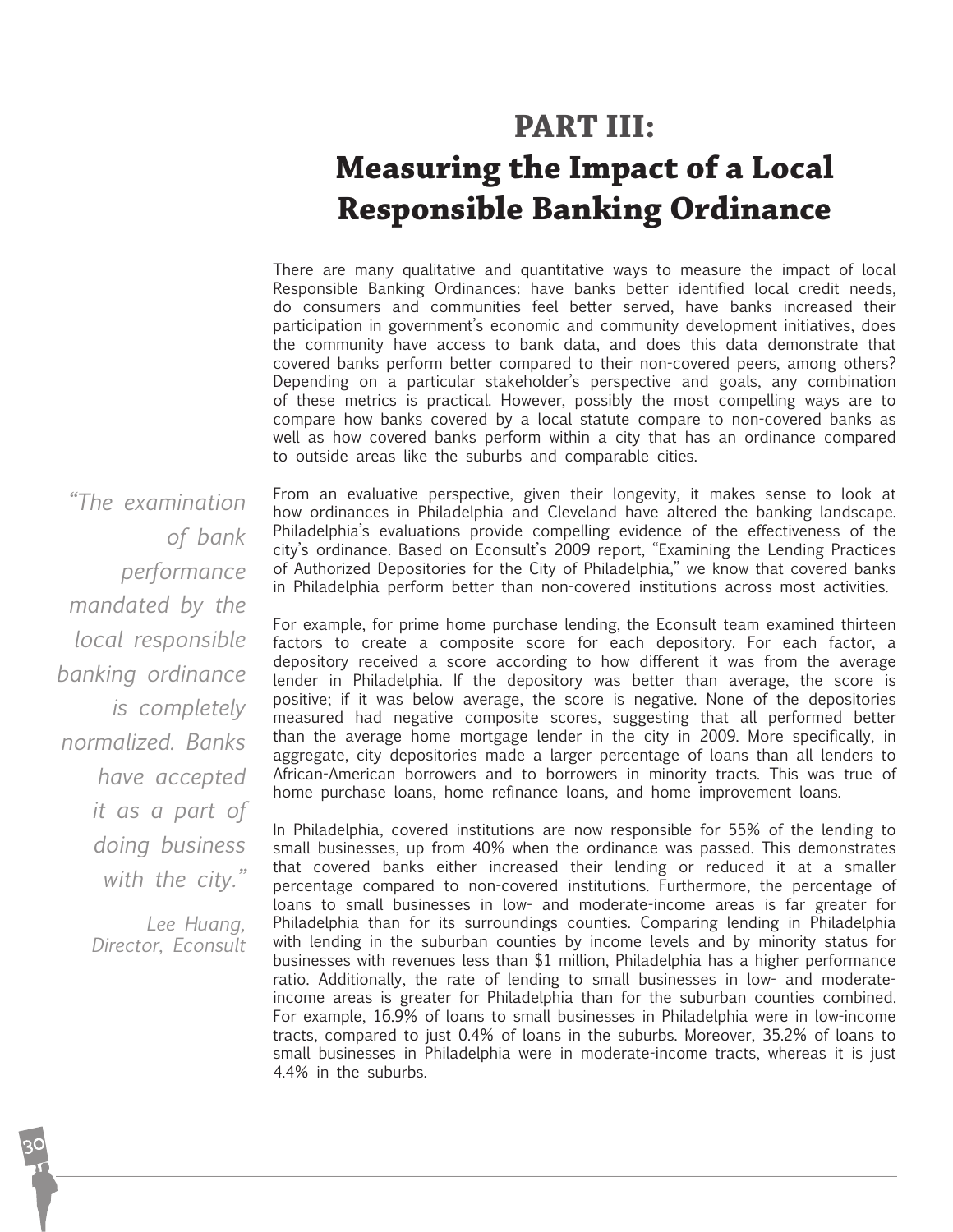Another important way to measure the impact of an ordinance is how banks have responded to the new reporting requirements. Lee Huang, Director of Econsult, says, "The examination of bank performance mandated by the local responsible banking ordinance is completely normalized. Banks have accepted it as a part of doing business with the city." Again, this is reflected in the steady growth in the number of banks covered by the ordinance: from six banks in 2006 to 13 in 2009.

The city of Cleveland, from 1991 through 2008, has negotiated over \$10.1 billion in lending commitments & investments with designated depository banks through its Community Reinvestment Initiative (CRI) Agreements. Cleveland's CRIs are on a four year cycle. The current cycle covers 2008-2011.

Through the first three years of the cycle, six of seven banks have exceeded their reinvestment goals. And two banks—Fifth Third and Key Bank—have already surpassed their four year goals.

Rose Zitiello, the Manager of Bank Relations, will be the first to celebrate how these dollars have had a dramatic impact on the landscape of Cleveland's working class neighborhoods. She will also point out that for an ordinance to be successful, a range of public and private stakeholders must buy in. The Brookings Institute recognized the value of Cleveland's support for its aggressive enforcement of CRA and its significant and positive impact on urban development in a 2003 report.4

The report states, "In Cleveland, a multifaceted and overlapping network of CDCs, urban development funds, and foundations fosters a vibrant marketplace for community development projects. Overall, about \$2.4 billion flows annually to urban development activities—more than in the other cities. It is also the city with the highest amount of private sector participation. City support for urban development, including a tax abatement program and aggressive enforcement of the Community Reinvestment Act, also exceeds that of the other three. Over time it appears that the level of subsidy in Cleveland has declined, resulting in more bang for the community development buck."

The Cleveland experience reveals that the true benefits of a local responsible banking ordinance may only be realized over the long term. By bringing together the private sector, government, and the community to work on urban development projects, ultimately a more effective and efficient infrastructure has been created that continues to yield dividends.

#### **>> Conclusion**

How banks meet the banking and financial needs of consumers and communities has been a hot topic lately. Some analysts have predicted that as more transactions happen online, physical branches will become a relic of the past. Regardless of future trends, current bank practices appear to be exacerbating inequality. Bank branches are opening in trendy shopping districts and neighborhoods, and closing in minority and working class ones. There is still much viable banking to do in modest income communities.

Local banking ordinances ensure that all communities have access to banking, which is the lifeline for homeownership, small business development, affordable rental housing, and economic development. Responsible Banking Ordinances may not be the only way to do this. There are tools and strategies for keeping banks rooted in local communities. But, the appeal of these ordinances is only surpassed by their effectiveness.

4 Bogart, William T. "Civic Infrastructure and the Financing of Community Development, Brookings Institution. Report available at: http://www.brookings.edu/reports/ 2003/05metropolitanpolicy\_bogart. aspx

*The true benefits of a local responsible banking ordinance may only be realized over the long term...their appeal is only surpassed by their effectiveness.*